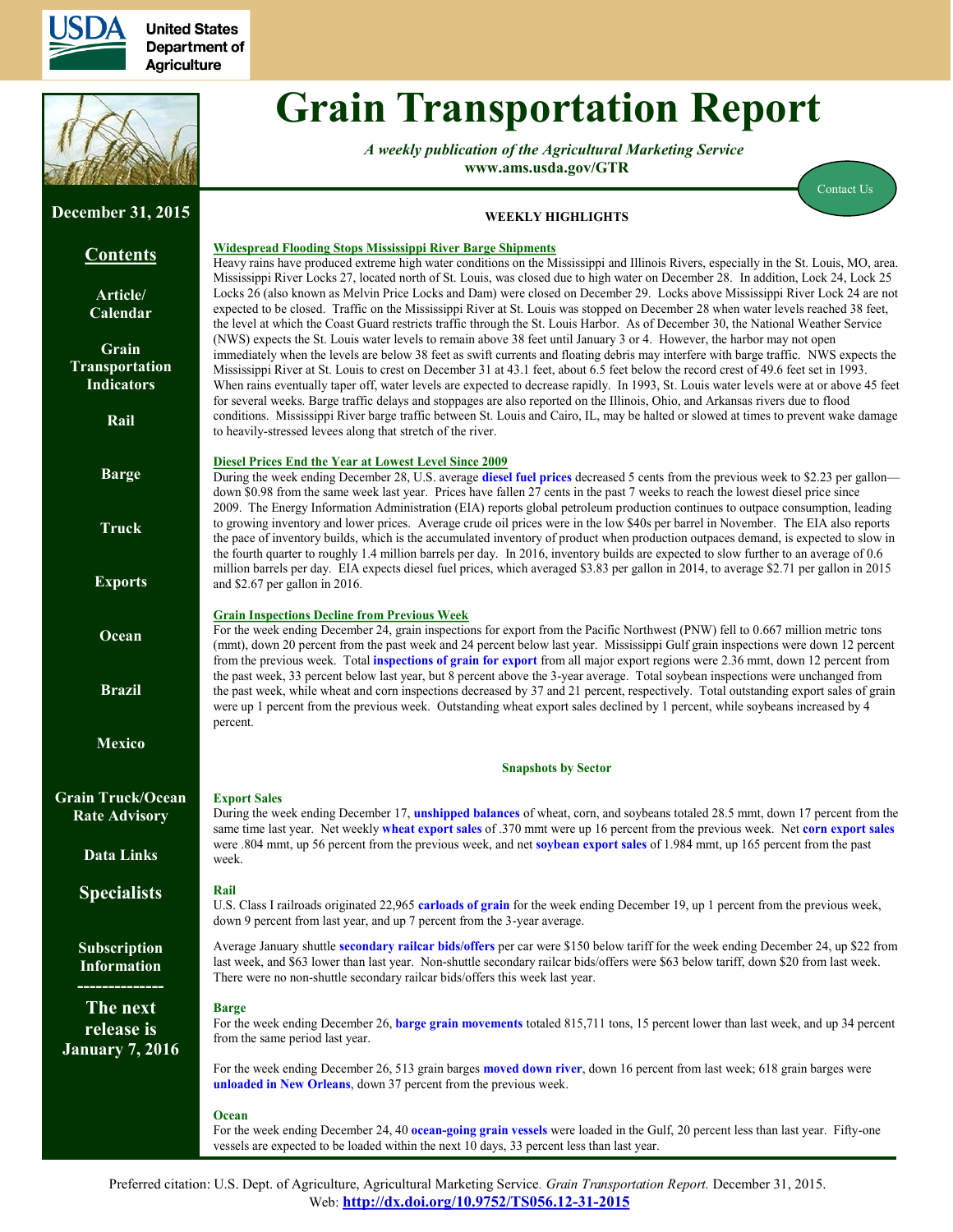### <span id="page-1-0"></span>To Our Readers:

We sincerely appreciate our readers and their continued support this past year. Following the record fall grain and oilseed harvests of 2013 and 2014 and the challenges experienced by the U.S. transportation system, 2015 in comparison was a remarkably different year in terms of grain transportation and logistics. Rail service improved, as the backlog of grain cars dwindled and average secondary railcar market bids moved to more normal levels. The year was also characterized by lower than normal barge and ocean freight rates.

As part of our efforts to keep our readers abreast of current issues, we strived throughout the year to provide timely and insightful analysis relevant to grain transportation in the Grain Transportation Report (GTR). In 2015, we also filed several comments with the Surface Transportation Board (STB) on rail revenue adequacy, rate regulatory review for grain shippers, and rail service issues. In June, we published an updated modal share analysis of U.S. grain. In August, USDA—along with the National Grain and Feed Association and the Soy Transportation Coalition—co-sponsored the second biennial "Ag Transportation Summit" in Rosemont, IL. In 2015, we also redesigned our website to make it more user-friendly, and we continued to publish the raw data behind most of the tables and figures in the GTR.

### **2015 Agricultural Transportation Overview**

Despite having a record soybean crop and the third largest corn crop, 2015 did not have major transportation problems typically associated with large crops. The year was marked by slow export demand and low freight rates across all modes. Key developments in 2015 are highlighted below and illustrate the importance of the multimodal nature of the U.S. grain transportation system.

Supply and Demand: In its December World Supply and Demand Estimates report, USDA projected the 2015/16 production of corn, soybeans, and wheat to reach 19.7 billion bushels (bbu), 2 percent lower than the previous year. Exports are projected to reach 4.3 bbu, 7 percent lower than last year. Soybean exports (1.72 bbu) are projected to be below last year's record level of 1.84 bbu while corn exports (1.75 bbu) are expected to decrease 6 percent from last year.

Rail: Service issues gradually improved throughout the year as congestion on the railroads decreased and the number of grain cars originated increased. As of December 5, year-to-date U.S. Class I grain carloadings were 5 percent higher than the previous year. At the start of the year, BNSF Railways (BNSF) reported a 9,058-car backlog, while Union Pacific (UP) reported 3,774 outstanding orders. As of December 2, the BNSF backlog is down to only 286 cars, while the UP backlog is down to 648 cars. The same railroads averaged 23 days late on outstanding car orders in the previous year, which is now down to an average of 2 days late. Prices in the secondary railcar market returned to normal by about February of 2015, following record high premiums throughout 2014. As of December 24, average January shuttle and non-shuttle secondary railcar bids/offers per car were \$150 and \$63 below tariff, respectively, which indicates shippers expect the railroad supply of grain cars will be able to meet shipper demand in the coming month.

Barge: With only one week remaining in the year, total grain barge tonnages in 2015 (as of week 51) reached 35.2 million tons. This was about the same as last year and 15 percent higher than the 5-year average for the 51-week cumulative totals. During late September and the beginning of the corn and soybean harvest, barge rates peaked for the year with spot rates ranging from 535 to 708 percent of tariff or \$16.80 to \$37.45 per ton. The peak rates were considerably lower than last year when rates reached 883 to 1,100 percent of the benchmark tariff (\$33.50 to \$54.66 per ton). Barge rates for late December range from 170 to 283 percent of tariff (\$5.34 to \$14.35 per ton) and were pressured from lower than expected transportation demand, but also from lower diesel fuel prices, which has reduced barge operating costs.

Ocean: Bulk ocean freight rates continued to fall as excess vessel capacity persists in the market, putting downward pressure on rates. As of December 10, the Gulf-to-Japan Panamax rate was \$39 per metric ton (mt)—35 percent less than the beginning of the year. The Pacific Northwest-to-Japan rate was \$21 per mt—down 33 percent from the beginning of the year. In addition, ocean-going grain vessel loading activity has been strong during the last quarter of 2015.

Fuel: Diesel fuel prices have been well below average all year due to strong supplies of crude oil keeping rates at historic lows. December fuel prices dropped to levels not seen since 2009. Low diesel fuel prices help keep costs low for all modes of transportation as well as on farm operational costs.

#### **Happy New Year**

We are thankful for another great year and look forward to continuing to serve our readers in 2016. We sincerely hope the insight and analysis we provide helped you to make more informed transportation decisions. We thank all industry and government representatives who regularly and voluntarily provide us with the necessary information/data we rely on to produce this report. We wish you a healthy and prosperous New Year!

#### Sincerely,

*The Grain Transportation Report Team*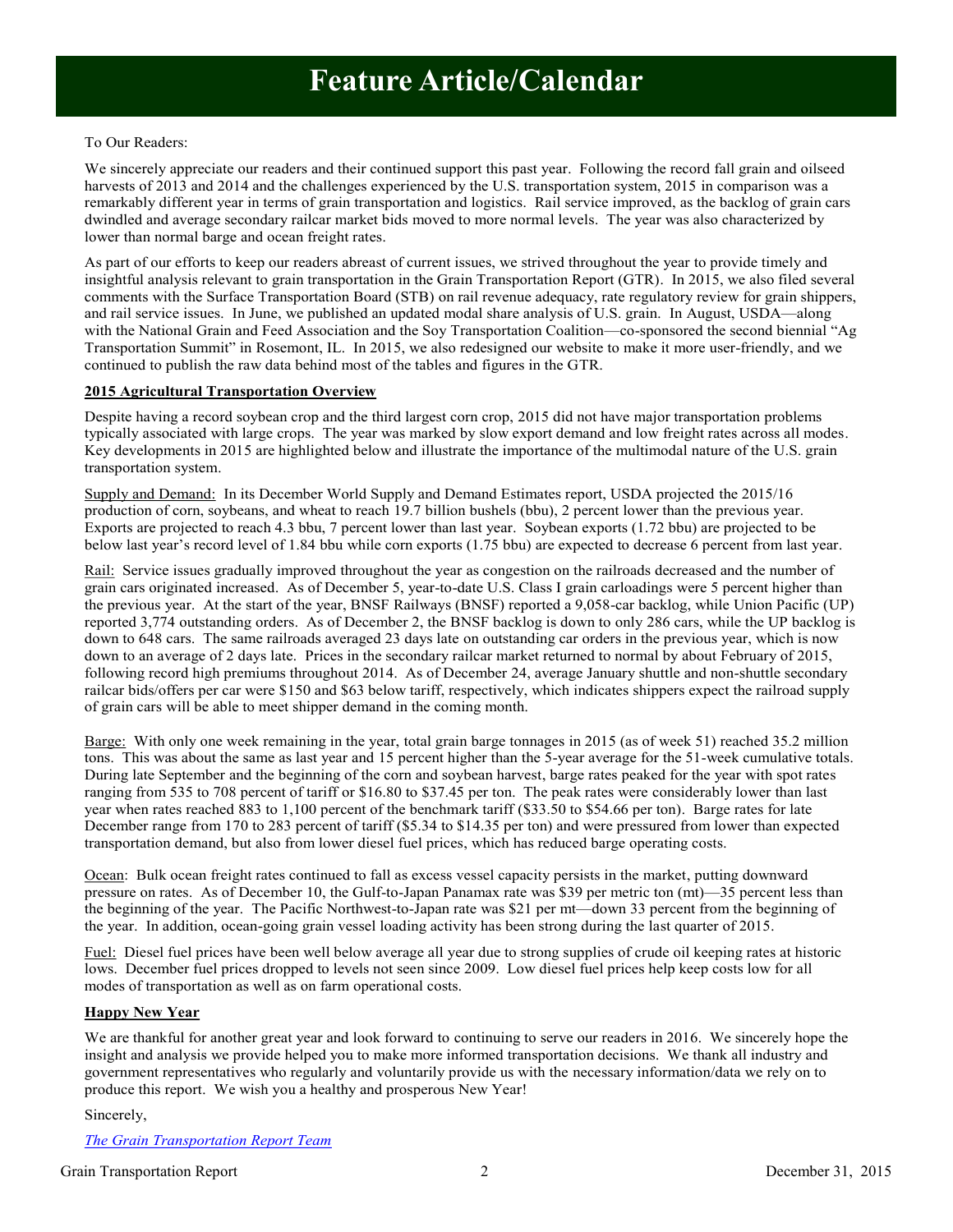## **Grain Transportation Indicators**

#### <span id="page-2-0"></span>Table 1

## **Grain Transport Cost Indicators<sup>1</sup>**

|                     | Truck | Rail       |                | <b>Barge</b> | Ocean |         |
|---------------------|-------|------------|----------------|--------------|-------|---------|
| For the week ending |       | Unit Train | <b>Shuttle</b> |              | Gulf  | Pacific |
| 12/30/15            | 150   | 273        | 212            | 157          | n/a   | n/a     |
| 12/23/15            | 153   | 271        | 211            | 153          |       | 99      |

<sup>1</sup>Indicator: Base year 2000 = 100; Weekly updates include truck = diesel (\$/gallon); rail = near-month secondary rail market bid and monthly tariff rate with fuel surcharge (\$/car); barge = Illinois River barge rate (index = percent of tariff rate); and ocean = routes to Japan (\$/metric ton)

Source: Transportation & Marketing Programs/AMS/USDA

| Table 2<br><b>Market Update: U.S. Origins to Export Position Price Spreads (\$/bushel)</b> |                            |            |            |  |  |  |  |  |
|--------------------------------------------------------------------------------------------|----------------------------|------------|------------|--|--|--|--|--|
| Commodity                                                                                  | <b>Origin--Destination</b> | 12/25/2015 | 12/18/2015 |  |  |  |  |  |
| Corn                                                                                       | $IL$ --Gulf                | n/a        | $-0.57$    |  |  |  |  |  |
| Corn                                                                                       | $NE$ -Gulf                 | n/a        | $-0.79$    |  |  |  |  |  |
| Soybean                                                                                    | $IA$ --Gulf                | n/a        | $-1.17$    |  |  |  |  |  |
| <b>HRW</b>                                                                                 | $KS$ --Gulf                | n/a        | $-1.25$    |  |  |  |  |  |
| <b>HRS</b>                                                                                 | ND--Portland               | n/a        | $-1.68$    |  |  |  |  |  |
| Matar $x = \pm 1$ and $y = \pm 1$                                                          |                            |            |            |  |  |  |  |  |

Note: nq = no quote

Source: Transportation & Marketing Programs/AMS/USDA

n/a: quotes are not available due to the holiday

The **grain bid summary** illustrates the market relationships for commodities. Positive and negative adjustments in differential between terminal and futures markets, and the relationship to inland market points, are indicators of changes in fundamental market supply and demand. The map may be used to monitor market and time differentials.



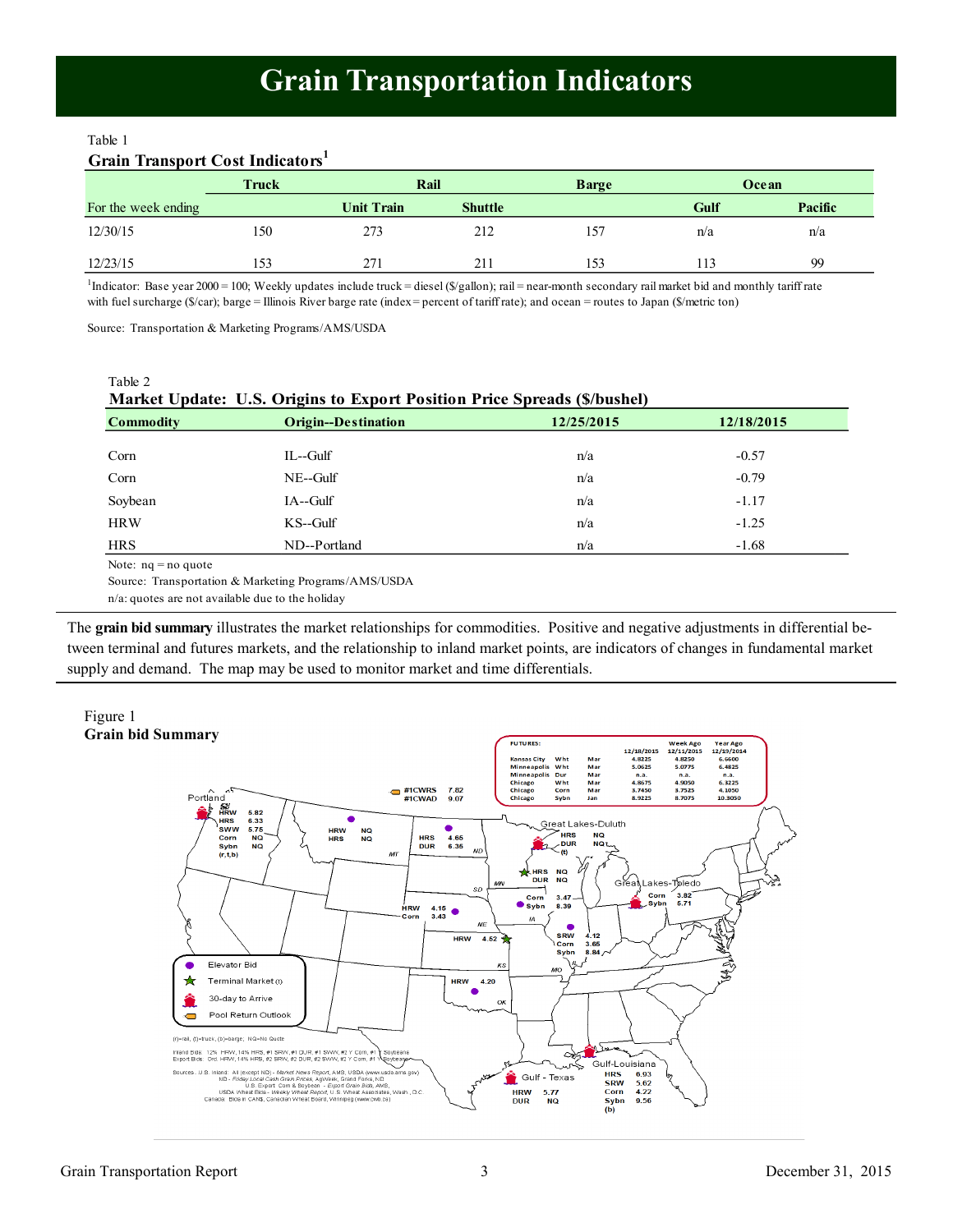## **Rail Transportation**

#### <span id="page-3-0"></span>Table 3

## **Rail Deliveries to Port (carloads)<sup>1</sup>**

|                                               | <b>Mississippi</b> |                   | Pacific          | Atlantic &       |              |                     | Cross-Border        |
|-----------------------------------------------|--------------------|-------------------|------------------|------------------|--------------|---------------------|---------------------|
| <b>For the Week Ending</b>                    | Gulf               | <b>Texas Gulf</b> | <b>Northwest</b> | <b>East Gulf</b> | <b>Total</b> | <b>Week ending</b>  | Mexico <sup>3</sup> |
| $12/23/2015^p$                                | 231                | 1,005             | 4,328            | 380              | 5.944        | 12/19/2015          | 1,662               |
| $12/16/2015$ <sup>r</sup>                     | 330                | 1,306             | 5,975            | 849              | 8,460        | 12/12/2015          | 1,679               |
| $2015$ YTD <sup>r</sup>                       | 28,782             | 59,535            | 234,352          | 26,328           | 348,997      | 2015 YTD            | 95,395              |
| $2014$ YTD <sup>r</sup>                       | 43,487             | 82,505            | 252,004          | 31,226           | 409,222      | 2014 YTD            | 96,967              |
| 2015 YTD as % of 2014 YTD                     | 66                 | 72                | 93               | 84               | 85           | % change YTD        | 98                  |
| Last 4 weeks as % of $2014^2$                 | 16                 | 86                | 87               | 61               | 74           | Last 4wks $\%$ 2014 | 91                  |
| Last 4 weeks as % of 4-year avg. <sup>2</sup> | 22                 | 145               | 110              | 71               | 95           | Last 4wks $\%$ 4 yr | 97                  |
| Total 2014                                    | 44,617             | 83,674            | 256,670          | 32,107           | 417,068      | Total 2014          | 96,467              |
| <b>Total 2013</b>                             | 31,550             | 71.388            | 168.826          | 25,176           | 296,940      | Total 2013          | 71,397              |

<sup>1</sup> Data is incomplete as it is voluntarily provided

 $2^2$  Compared with same 4-weeks in 2013 and prior 4-year average.

<sup>3</sup> Cross- border weekly data is aproximately 15 percent below the Association of American Railroads reported weekly carloads received by Mexican railroads

to reflect switching between KCSM and FerroMex.

**YTD = year-to-date; p = preliminary data; r = revised data; n/a = not available**

Source: Transportation & Marketing Programs/AMS/USDA

Railroads originate approximately 24 percent of U.S. grain shipments. Trends in these loadings are indicative of market conditions and expectations.





Source: Transportation & Marketing Programs/AMS/USDA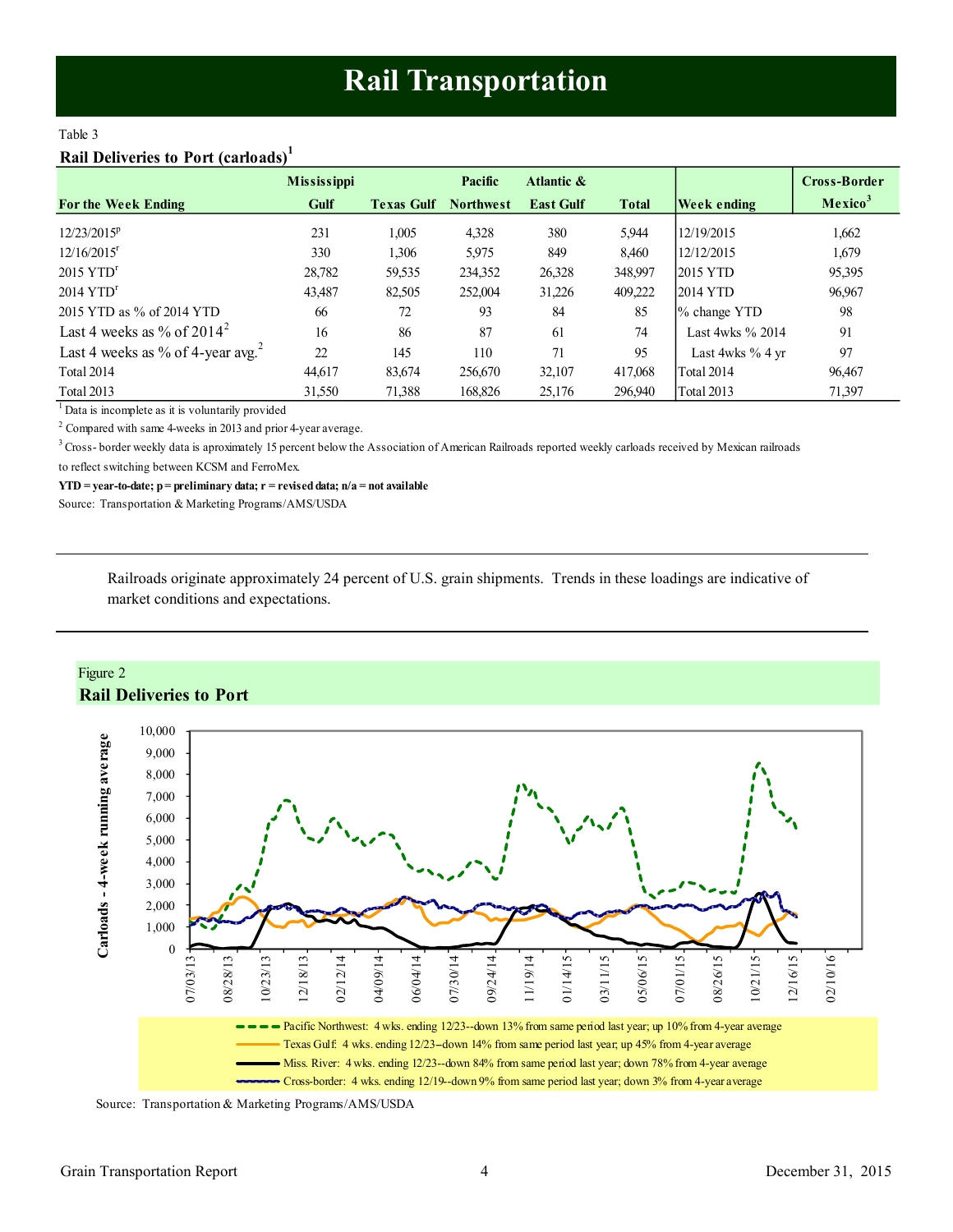<span id="page-4-0"></span>

| Table 4 |                                                                     |  |  |
|---------|---------------------------------------------------------------------|--|--|
|         | Class I Rail Carrier Grain Car Bulletin (grain carloads originated) |  |  |

| For the week ending:                |             | $\sim$<br>East |             | West       |         | <b>U.S. total</b> |         | <b>Canada</b> |
|-------------------------------------|-------------|----------------|-------------|------------|---------|-------------------|---------|---------------|
| 12/19/2015                          | <b>CSXT</b> | <b>NS</b>      | <b>BNSF</b> | <b>KCS</b> | UP      |                   | CN      | CP            |
| This week                           | 2,072       | 3,075          | 11,336      | 886        | 5,596   | 22,965            | 4,687   | 5,662         |
| This week last year                 | 2,777       | 3.538          | 12,395      | 1,073      | 5,507   | 25,290            | 4,814   | 4,916         |
| 2015 YTD                            | 100,584     | 144,471        | 517,247     | 44,285     | 259,007 | 1,065,594         | 206,699 | 229,193       |
| 2014 YTD                            | 96,877      | 144,867        | 456,540     | 44,930     | 280,796 | 1,024,010         | 230,822 | 262,506       |
| 2015 YTD as % of 2014 YTD           | 104         | 100            | 113         | 99         | 92      | 104               | 90      | 87            |
| Last 4 weeks as $\%$ of 2014*       | 76          | 80             | 102         | 84         | 86      | 91                | 87      | 102           |
| Last 4 weeks as $\%$ of 3-yr avg.** | 87          | 86             | 112         | 92         | 97      | 101               | 97      | 93            |
| Total 2014                          | 103,331     | 153,771        | 482,431     | 47,510     | 297,969 | 1,085,012         | 242,616 | 276,322       |

\*The past 4 weeks of this year as a percent of the same 4 weeks last year.

\*\*The past 4 weeks as a percent of the same period from the prior 3-year average. YTD = year-to-date.

Source: Association of American Railroads (www.aar.org)



Source: Association of American Railroads

#### Table 5

## **Railcar Auction Offerings<sup>1</sup>(\$/car)<sup>2</sup>**

|                   | For the week ending:                | Delivery period |          |               |          |          |          |         |           |
|-------------------|-------------------------------------|-----------------|----------|---------------|----------|----------|----------|---------|-----------|
|                   | 12/24/2015                          | $Jan-16$        | $Jan-15$ | <b>Feb-16</b> | $Feb-15$ | $Mar-16$ | $Mar-15$ | Apr-16  | Apr- $15$ |
| BNSF <sup>3</sup> | COT grain units                     | no bids         | no offer | no bids       | no offer | no bids  | no offer | no bids | no offer  |
|                   | $COT$ grain single-car <sup>5</sup> | no bids         | no offer | no bids       | no offer | no bids  | no offer | no bids | no offer  |
| $\mathbf{UP}^4$   | <b>GCAS/Region 1</b>                | no bids         | no offer | no bids       | no offer | no bids  | no offer | n/a     | n/a       |
|                   | <b>GCAS/Region 2</b>                | no bids         | no offer | no bids       | no offer | no bids  | no offer | n/a     | n/a       |

<sup>1</sup>Au ction offerings are for single-car and unit train shipments only.

 $2$ Average prem ium/d is count to tariff, last auction

3BNS F - COT = Certificate of Transportation; north grain and south grain bids were combined effective the week ending 6/24/06.

4UP - GCAS = Grain Car Allocation S ys tem

Region 1 in cludes: AR, IL, LA, MO, NM, OK, TX, WI, and Duluth, MN.

Region 2 includes: CO, IA, KS, MN, NE, WY, and Kansas City and St. Joseph, MO.

<sup>5</sup>Range is shown because average is not available. Not available =  $n/a$ .

Source: Transportation & Marketing Programs/AMS/USDA.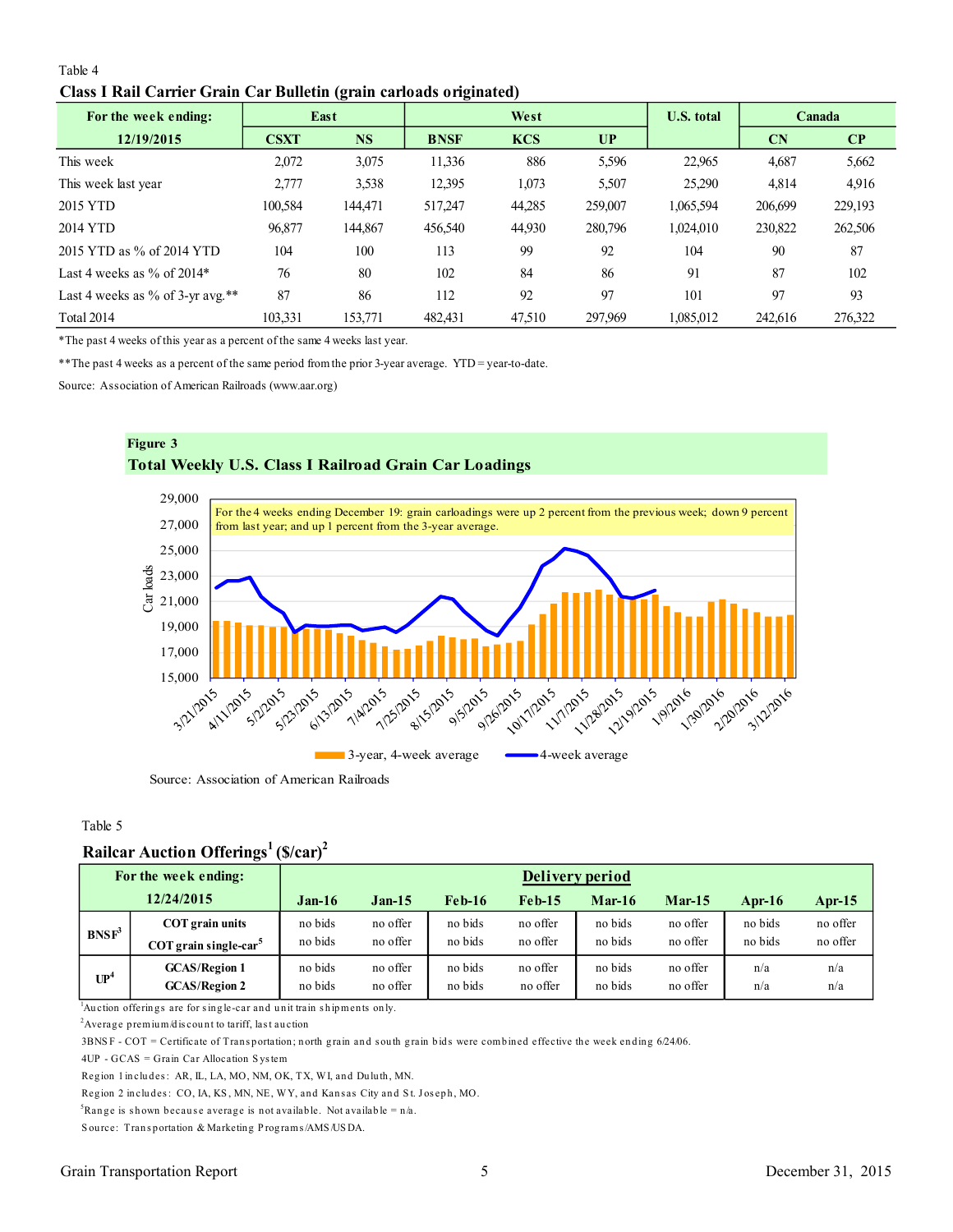<span id="page-5-0"></span>The **secondary rail market** information reflects trade values for service that was originally purchased from the railroad carrier as some form of guaranteed freight. The **auction and secondary rail** values are indicators of rail service quality and demand/ supply.



## **Bids/Offers for Railcars to be Delivered in January 2016, Secondary Market**

Non-shuttle bids include unit-train and single-car bids.  $n/a = not$  available. Source: Transportation & Marketing Programs/AMS/USDA

Figure 4



## Figure 5 **Bids/Offers for Railcars to be Delivered in February 2016, Secondary Market**

Non-shuttle bids include unit-train and single-car bids.  $n/a = not available$ . Source: Transportation & Marketing Programs/AMS/USDA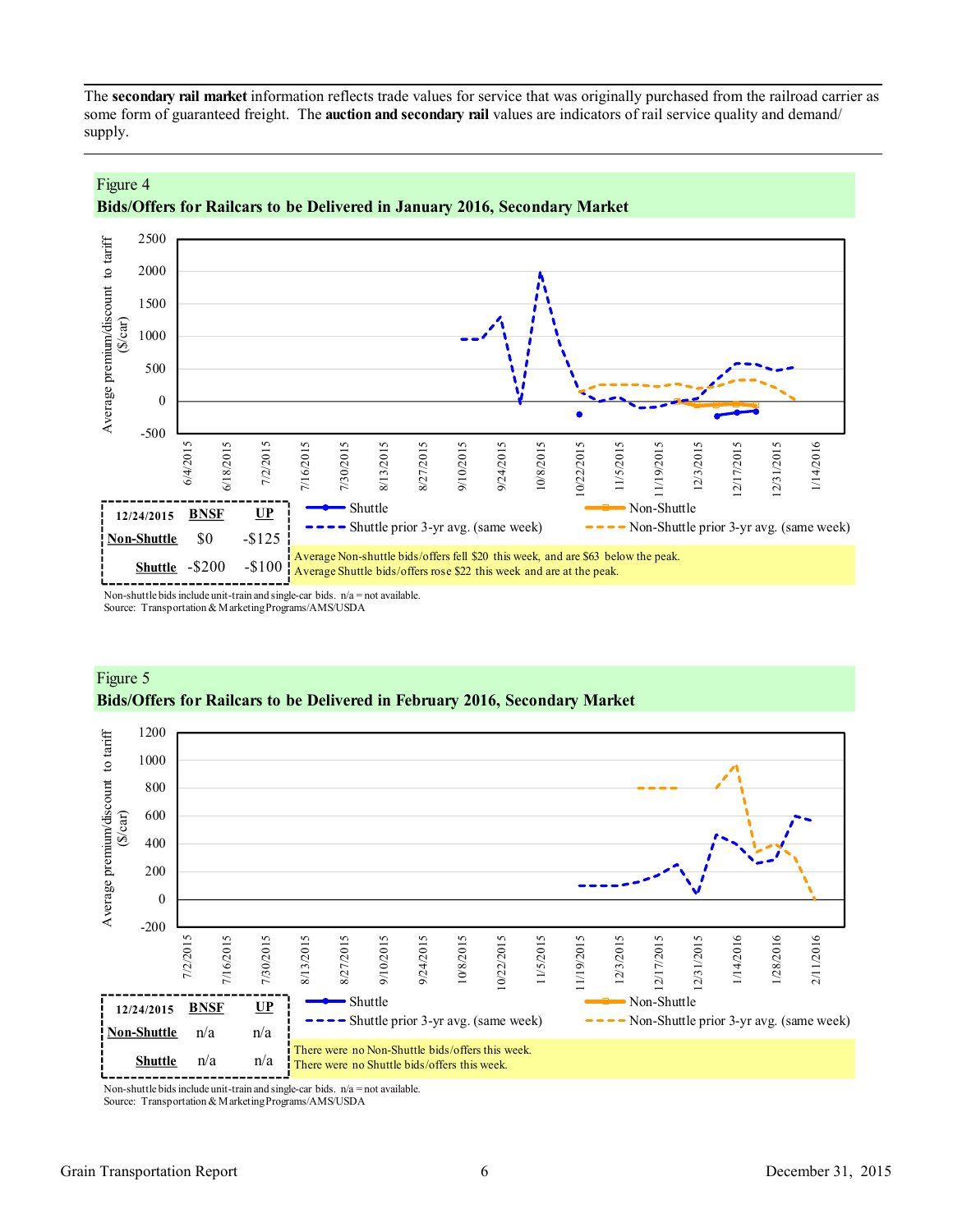



Non-shuttle bids include unit-train and single-car bids.  $n/a = not$  available. Source: Transportation & Marketing Programs/AMS/USDA

### Table 6

## **Weekly Secondary Railcar Market (\$/car)<sup>1</sup>**

|             | For the week ending:                                                      |          |          |          | Delivery period |          |          |
|-------------|---------------------------------------------------------------------------|----------|----------|----------|-----------------|----------|----------|
|             | 12/24/2015                                                                | $Jan-16$ | $Feb-16$ | $Mar-16$ | Apr- $16$       | $May-16$ | $Jun-16$ |
|             | <b>BNSF-GF</b>                                                            | $\bf{0}$ | n/a      | n/a      | n/a             | n/a      | n/a      |
|             | Change from last week                                                     | (15)     | n/a      | n/a      | n/a             | n/a      | n/a      |
| Non-shuttle | Change from same week 2014                                                | n/a      | n/a      | n/a      | n/a             | n/a      | n/a      |
|             | <b>UP-Pool</b>                                                            | (125)    | n/a      | n/a      | n/a             | n/a      | n/a      |
|             | Change from last week                                                     | (25)     | n/a      | n/a      | n/a             | n/a      | n/a      |
|             | Change from same week 2014                                                | n/a      | n/a      | n/a      | n/a             | n/a      | n/a      |
|             | <b>BNSF-GF</b>                                                            | (200)    | n/a      | n/a      | n/a             | n/a      | n/a      |
|             | Change from last week                                                     | (6)      | n/a      | n/a      | n/a             | n/a      | n/a      |
| Shuttle     | Change from same week 2014                                                | (250)    | n/a      | n/a      | n/a             | n/a      | n/a      |
|             | <b>UP-Pool</b>                                                            | (100)    | n/a      | (125)    | n/a             | n/a      | n/a      |
|             | Change from last week                                                     | 50       | n/a      | n/a      | n/a             | n/a      | n/a      |
|             | Change from same week 2014                                                | 125      | n/a      | 75       | n/a             | n/a      | n/a      |
|             | Average premium/discount to tariff, \$/car-last week                      |          |          |          |                 |          |          |
|             | Note: Bids listed are market INDICATORS only & are NOT guaranteed prices, |          |          |          |                 |          |          |
|             | $n/a$ = not available; GF = guaranteed freight; Pool = guaranteed pool    |          |          |          |                 |          |          |
|             | Sources: Transportation and Marketing Programs/AMS/USDA                   |          |          |          |                 |          |          |
|             | Data from James B. Joiner Co., Tradewest Brokerage Co.                    |          |          |          |                 |          |          |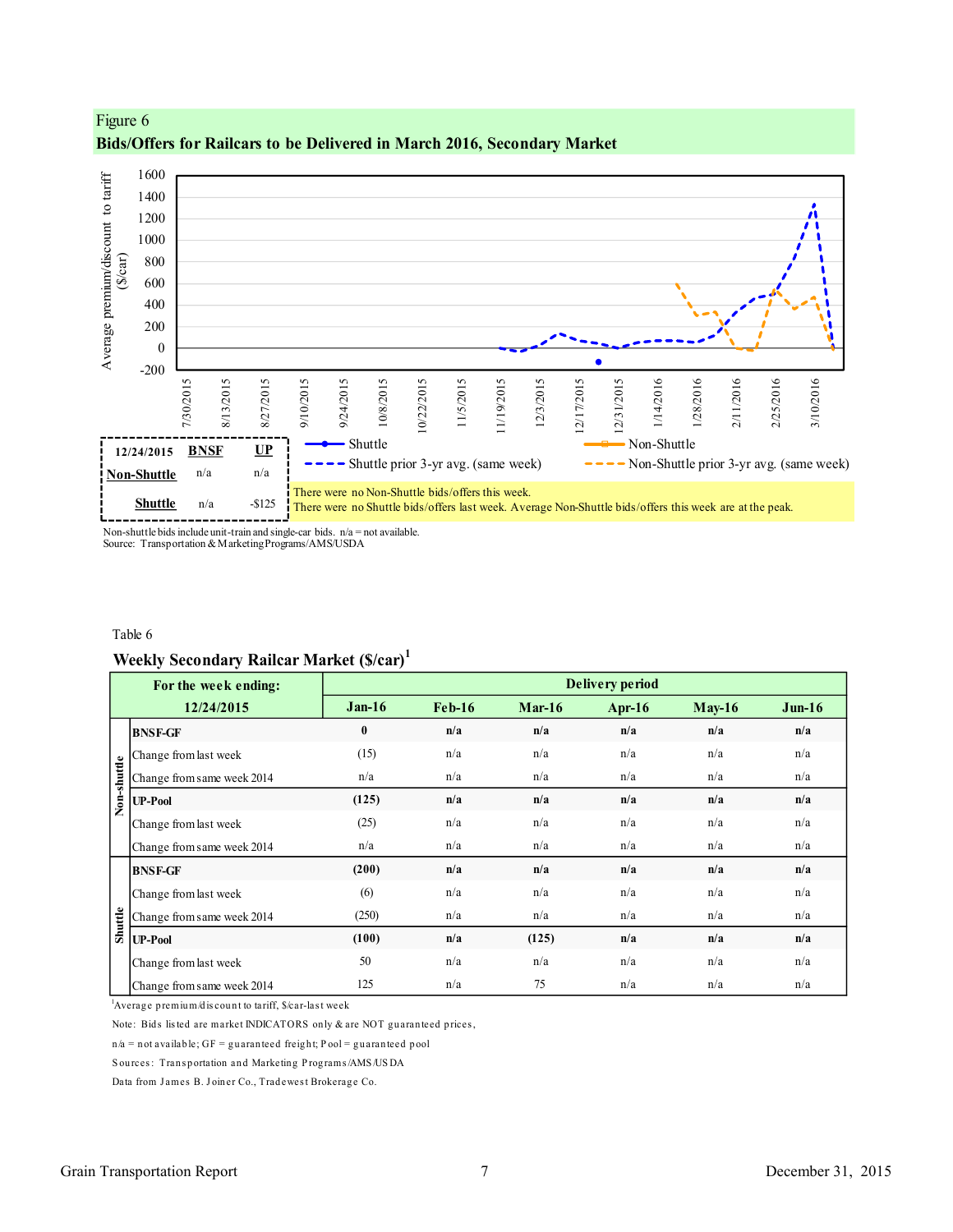The **tariff rail rate** is the base price of freight rail service, and together with **fuel surcharges** and any **auction and secondary rail** values constitute the full cost of shipping by rail. Typically, auction and secondary rail values are a small fraction of the full cost of shipping by rail relative to the tariff rate. High auction and secondary rail values, during times of high rail demand or short supply, can exceed the cost of the tariff rate plus fuel surcharge.

#### Table 7

## **Tariff Rail Rates for Unit and Shuttle Train Shipments<sup>1</sup>**

| <b>Effective date:</b> |                      |                       |          | Fuel      |                            | Percent             |                |
|------------------------|----------------------|-----------------------|----------|-----------|----------------------------|---------------------|----------------|
|                        |                      |                       | Tariff   | surcharge | Tariff plus surcharge per: |                     | change         |
| 12/1/2015              | Origin region*       | Destination region*   | rate/car | per car   | metric ton                 | bushel <sup>2</sup> | $Y/Y^3$        |
| <b>Unit train</b>      |                      |                       |          |           |                            |                     |                |
| Wheat                  | Wichita, KS          | St. Louis, MO         | \$3,605  | \$455     | \$40.32                    | \$1.10              | 14             |
|                        | Grand Forks, ND      | Duluth-Superior, MN   | \$3,563  | \$3       | \$35.41                    | \$0.96              | $-3$           |
|                        | Wichita, KS          | Los Angeles, CA       | \$6,950  | \$15      | \$69.17                    | \$1.88              | $\overline{4}$ |
|                        | Wichita, KS          | New Orleans, LA       | \$4,243  | \$801     | \$50.09                    | \$1.36              | 17             |
|                        | Sioux Falls, SD      | Galveston-Houston, TX | \$6,486  | \$13      | \$64.53                    | \$1.76              | $\sqrt{5}$     |
|                        | Northwest KS         | Galveston-Houston, TX | \$4,511  | \$878     | \$53.51                    | \$1.46              | 17             |
|                        | Amarillo, TX         | Los Angeles, CA       | \$4,710  | \$1,221   | \$58.90                    | \$1.60              | 20             |
| Corn                   | Champaign-Urbana, IL | New Orleans, LA       | \$3,681  | \$905     | \$45.55                    | \$1.16              | 26             |
|                        | Toledo, OH           | Raleigh, NC           | \$6,061  | \$0       | \$60.19                    | \$1.53              | 16             |
|                        | Des Moines, IA       | Davenport, IA         | \$2,168  | \$192     | \$23.43                    | \$0.60              | 6              |
|                        | Indianapolis, IN     | Atlanta, GA           | \$5,004  | \$0       | \$49.69                    | \$1.26              | 11             |
|                        | Indianapolis, IN     | Knoxville, TN         | \$4,311  | \$0       | \$42.81                    | \$1.09              | 14             |
|                        | Des Moines, IA       | Little Rock, AR       | \$3,444  | \$563     | \$39.80                    | \$1.01              | 14             |
|                        | Des Moines, IA       | Los Angeles, CA       | \$5,052  | \$1,641   | \$66.46                    | \$1.69              | 13             |
| Soybeans               | Minneapolis, MN      | New Orleans, LA       | \$3,699  | \$52      | \$37.25                    | \$1.01              | $-10$          |
|                        | Toledo, OH           | Huntsville, AL        | \$5,051  | \$0       | \$50.16                    | \$1.37              | 24             |
|                        | Indianapolis, IN     | Raleigh, NC           | \$6,178  | $\$0$     | \$61.35                    | \$1.67              | 16             |
|                        | Indianapolis, IN     | Huntsville, AL        | \$4,529  | $\$0$     | \$44.98                    | \$1.22              | 23             |
|                        | Champaign-Urbana, IL | New Orleans, LA       | \$4,395  | \$905     | \$52.64                    | \$1.43              | 23             |
| <b>Shuttle Train</b>   |                      |                       |          |           |                            |                     |                |
| Wheat                  | Great Falls, MT      | Portland, OR          | \$3,953  | \$9       | \$39.34                    | \$1.07              | 1              |
|                        | Wichita, KS          | Galveston-Houston, TX | \$3,919  | \$7       | \$38.99                    | \$1.06              | 7              |
|                        | Chicago, IL          | Albany, NY            | \$5,492  | \$0       | \$54.54                    | \$1.48              | $22\,$         |
|                        | Grand Forks, ND      | Portland, OR          | \$5,611  | \$15      | \$55.87                    | \$1.52              | $\mathbf{0}$   |
|                        | Grand Forks, ND      | Galveston-Houston, TX | \$5,931  | \$16      | \$59.05                    | \$1.61              | $-9$           |
|                        | Northwest KS         | Portland, OR          | \$5,478  | \$1,439   | \$68.69                    | \$1.87              | 20             |
| Corn                   | Minneapolis, MN      | Portland, OR          | \$5,000  | \$19      | \$49.84                    | \$1.27              | $-10$          |
|                        | Sioux Falls, SD      | Tacoma, WA            | \$4,960  | \$17      | \$49.42                    | \$1.26              | $-9$           |
|                        | Champaign-Urbana, IL | New Orleans, LA       | \$3,481  | \$905     | \$43.56                    | \$1.11              | 26             |
|                        | Lincoln, NE          | Galveston-Houston, TX | \$3,600  | \$10      | \$35.85                    | \$0.91              | $-5$           |
|                        | Des Moines, IA       | Amarillo, TX          | \$3,795  | \$708     | \$44.72                    | \$1.14              | 14             |
|                        | Minneapolis, MN      | Tacoma, WA            | \$5,000  | \$18      | \$49.83                    | \$1.27              | $-10$          |
|                        | Council Bluffs, IA   | Stockton, CA          | \$4,640  | \$19      | \$46.27                    | \$1.18              | $-6$           |
| Soybeans               | Sioux Falls, SD      | Tacoma, WA            | \$5,490  | \$17      | \$54.69                    | \$1.49              | $-9$           |
|                        | Minneapolis, MN      | Portland, OR          | \$5,510  | \$19      | \$54.90                    | \$1.49              | $\text{-}9$    |
|                        | Fargo, ND            | Tacoma, WA            | \$5,380  | \$15      | \$53.58                    | \$1.46              | $\text{-}8$    |
|                        | Council Bluffs, IA   | New Orleans, LA       | \$4,425  | \$1,044   | \$54.31                    | \$1.48              | $14\,$         |
|                        | Toledo, OH           | Huntsville, AL        | \$4,226  | $\$0$     | \$41.97                    | \$1.14              | $30\,$         |
|                        | Grand Island, NE     | Portland, OR          | \$5,360  | \$1,473   | \$67.86                    | \$1.85              | 16             |

<sup>1</sup>A unit train refers to shipments of at least 25 cars. Shuttle train rates are available for qualified shipments of

75-120 cars that meet railroad efficiency requirements.

<sup>2</sup>Approximate load per car = 111 short tons (100.7 metric tons): corn 56 lbs./bu., wheat & soybeans 60 lbs./bu.

<sup>3</sup>Percentage change year over year calculated using tariff rate plus fuel surchage

Sources: www.bnsf.com, www.cpr.ca, www.csx.com, www.uprr.com

\*Regional economic areas defined by the Bureau of Economic Analysis (BEA)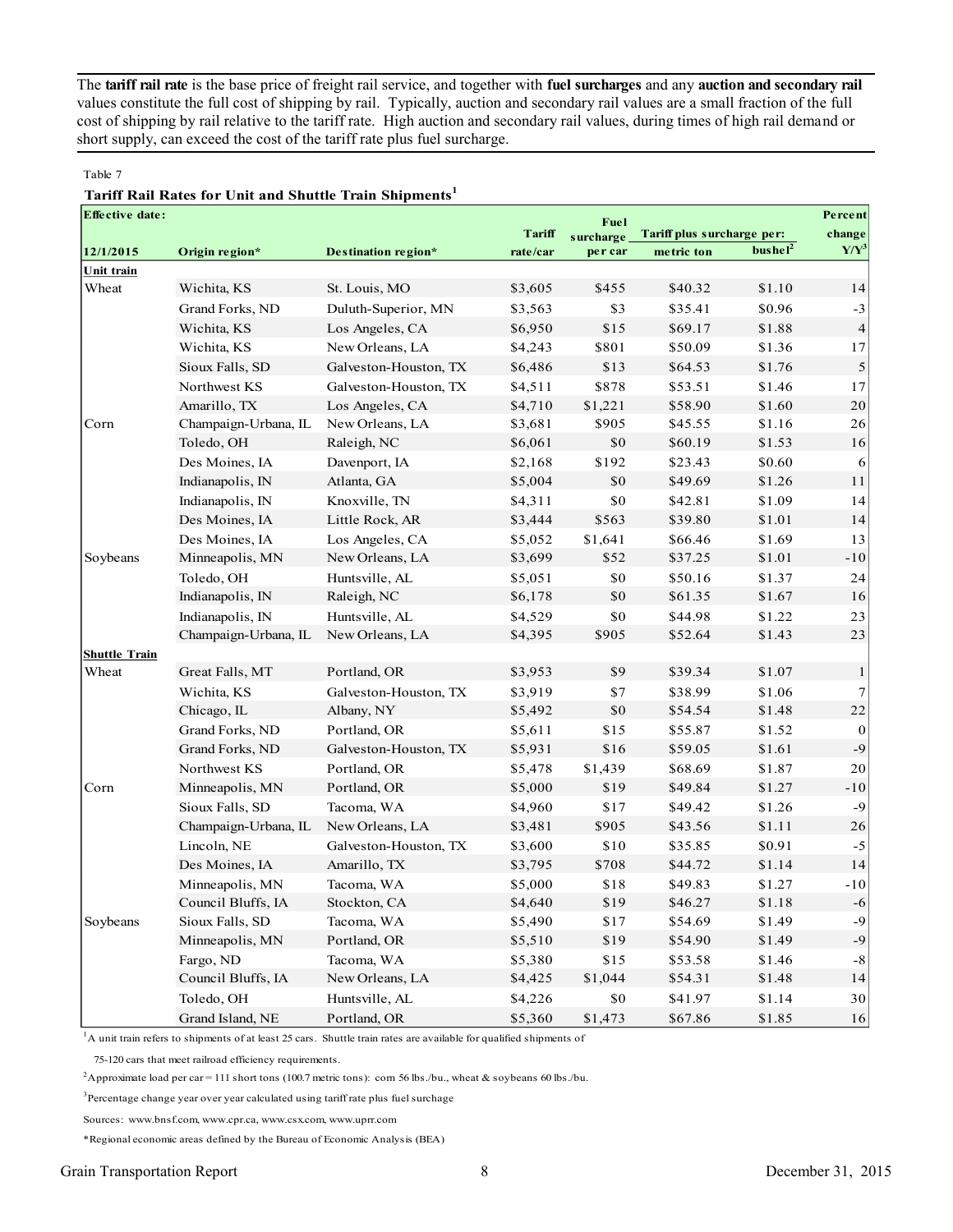| Table 8 |  |  |                                                           |  |
|---------|--|--|-----------------------------------------------------------|--|
|         |  |  | Tariff Rail Rates for U.S. Bulk Grain Shipments to Mexico |  |

| Effective date: $12/1/2015$ |           |                           |                       | Fuel                 |                                      |                     | Percent       |
|-----------------------------|-----------|---------------------------|-----------------------|----------------------|--------------------------------------|---------------------|---------------|
|                             | Origin    |                           | <b>Tariff</b>         |                      | surcharge Tariff plus surcharge per: |                     | change        |
| <b>Commodity</b>            | state     | <b>Destination region</b> | rate/car <sup>1</sup> | per car <sup>2</sup> | metric ton <sup>3</sup>              | bushel <sup>3</sup> | $Y/Y^4$       |
| Wheat                       | MT        | Chihuahua, CI             | \$7,459               | \$16                 | \$76.38                              | \$2.08              | 3             |
|                             | OK.       | Cuautitlan, EM            | \$6,514               | \$20                 | \$66.75                              | \$1.81              | $-7$          |
|                             | <b>KS</b> | Guadalajara, JA           | \$6,995               | \$19                 | \$71.66                              | \$1.95              | $\text{-}8$   |
|                             | TX        | Salinas Victoria, NL      | \$4,142               | \$7                  | \$42.39                              | \$1.15              | 1             |
| Corn                        | IA        | Guadalajara, JA           | \$8,397               | \$22                 | \$86.02                              | \$2.18              | $-3$          |
|                             | <b>SD</b> | Celaya, GJ                | \$7,840               | \$21                 | \$80.32                              | \$2.04              | $-5$          |
|                             | <b>NE</b> | Queretaro, QA             | \$7,879               | \$20                 | \$80.71                              | \$2.05              | $-3$          |
|                             | SD        | Salinas Victoria, NL      | \$6,545               | \$16                 | \$67.04                              | \$1.70              | $\mathfrak z$ |
|                             | MO        | Tlalnepantla, EM          | \$7,238               | \$19                 | \$74.15                              | \$1.88              | $-3$          |
|                             | SD        | Torreon, CU               | \$7,240               | \$18                 | \$74.16                              | \$1.88              | $\bf{0}$      |
| Soybeans                    | MO        | Bojay (Tula), HG          | \$8,652               | \$19                 | \$88.59                              | \$2.41              | $\Omega$      |
|                             | NE        | Guadalajara, JA           | \$9,142               | \$21                 | \$93.62                              | \$2.55              | $-1$          |
|                             | IA        | El Castillo, JA           | \$9,470               | \$21                 | \$96.97                              | \$2.64              | $\bf{0}$      |
|                             | KS        | Torreon, CU               | \$7,439               | \$13                 | \$76.14                              | \$2.07              | 1             |
| Sorghum                     | <b>NE</b> | Celaya, GJ                | \$7,404               | \$19                 | \$75.84                              | \$1.92              | -6            |
|                             | KS        | Queretaro, QA             | \$7,563               | \$12                 | \$77.39                              | \$1.96              | 6             |
|                             | NE        | Salinas Victoria, NL      | \$6,168               | \$14                 | \$63.16                              | \$1.60              | 4             |
|                             | <b>NE</b> | Torreon, CU               | \$6,827               | \$16                 | \$69.92                              | \$1.77              | 1             |

<sup>1</sup>Rates are based upon published tariff rates for high-capacity shuttle trains. Shuttle trains are available for qualified

shipments of 75--110 cars that meet railroad efficiency requirements.

<sup>2</sup> Fuel surcharge adjusted to reflect the change in Ferrocarril Mexicano, S.A. de C.V railroad fuel surcharge policy as of 10/01/2009

<sup>3</sup>Approximate load per car = 97.87 metric tons: Corn & Sorghum 56 lbs/bu, Wheat & Soybeans 60 lbs/bu

<sup>4</sup>Percentage change year over year calculated using tariff rate plus fuel surchage

Sources: www.bnsf.com, www.uprr.com, www.kcsouthern.com



<sup>1</sup> Weighted by each Class I railroad's proportion of grain traffic for the prior year.

\* Beginning January 2009, the Canadian Pacific fuel surcharge is computed by a monthly average of the bi-weekly fuel surcharge.

\*\*CSX strike price changed from \$2.00/gal. to \$3.75/gal. starting January 1, 2015.

Sources: www.bnsf.com, www.cn.ca, www.cpr.ca, www.csx.com, www.kcsi.com, www.nscorp.com, www.uprr.com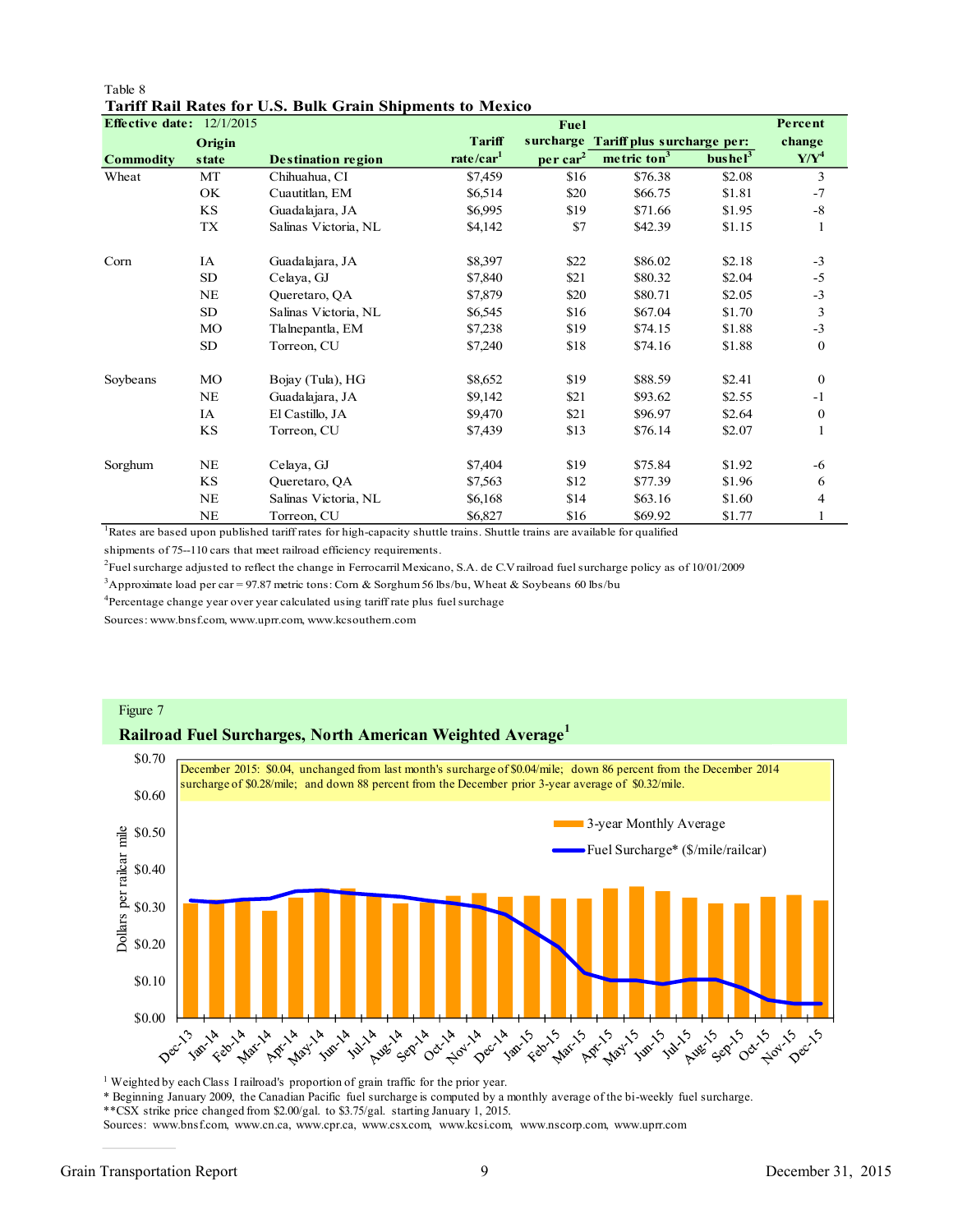## **Barge Transportation**

### <span id="page-9-0"></span>Figure 8

## **Illinois River Barge Freight Rate1,2**



<sup>1</sup>Rate = percent of 1976 tariff benchmark index (1976 = 100 percent); <sup>2</sup>4-week moving average of the 3-year average.

Source: Transportation & Marketing Programs/AMS/USDA

| Table 9                                            |  |
|----------------------------------------------------|--|
| <b>Weekly Barge Freight Rates: Southbound Only</b> |  |

|                      |                                           |                          |                          | Lower           |                          |                   |       |                |
|----------------------|-------------------------------------------|--------------------------|--------------------------|-----------------|--------------------------|-------------------|-------|----------------|
|                      |                                           | Twin                     | Mid-                     | <b>Illinois</b> |                          |                   | Lower | Cairo-         |
|                      |                                           |                          | Cities Mississippi       | <b>River</b>    | <b>St. Louis</b>         | <b>Cincinnati</b> | Ohio  | <b>Memphis</b> |
| Rate <sup>1</sup>    | 12/29/2015                                | $\overline{\phantom{a}}$ | $\overline{\phantom{a}}$ | 283             |                          | 210               | 210   | 170            |
|                      | 12/22/2015                                | $\overline{\phantom{a}}$ | -                        | 275             | 203                      | 195               | 195   | 165            |
| $\sqrt{\frac{1}{2}}$ | 12/29/2015                                | $\overline{\phantom{a}}$ | $\overline{\phantom{a}}$ | 13.13           | $\overline{\phantom{a}}$ | 9.85              | 8.48  | 5.34           |
|                      | 12/22/2015                                | $\overline{\phantom{a}}$ | -                        | 12.76           | 8.10                     | 9.15              | 7.88  | 5.18           |
|                      | Current week % change from the same week: |                          |                          |                 |                          |                   |       |                |
|                      | Last year                                 | -                        |                          | $-27$           | $\overline{\phantom{a}}$ | $-48$             | $-48$ | $-31$          |
|                      | $3$ -year avg. $2$                        | $\overline{\phantom{a}}$ | ۰                        | $-47$           | $\overline{\phantom{a}}$ | $-52$             | $-52$ | $-45$          |
| Rate <sup>1</sup>    | January                                   | $\overline{\phantom{a}}$ |                          | 288             | 195                      | 205               | 205   | 173            |
|                      | March                                     | $\overline{\phantom{0}}$ | 310                      | 283             | 195                      | 200               | 200   | 170            |

Source: Transportation & Marketing Programs/AMS/USDA Rate = percent of 1976 tariff benchmark index (1976 = 100 percent); <sup>2</sup>4-week moving average; ton = 2,000 pounds; missing data due to winter closure or flooding

## **Figure 9 Benchmark tariff rates**

## **Calculating barge rate per ton:**

(Rate \* 1976 tariff benchmark rate per ton)/100

Select applicable index from market quotes included in tables on this page. The 1976 benchmark rates per ton are provided in map.

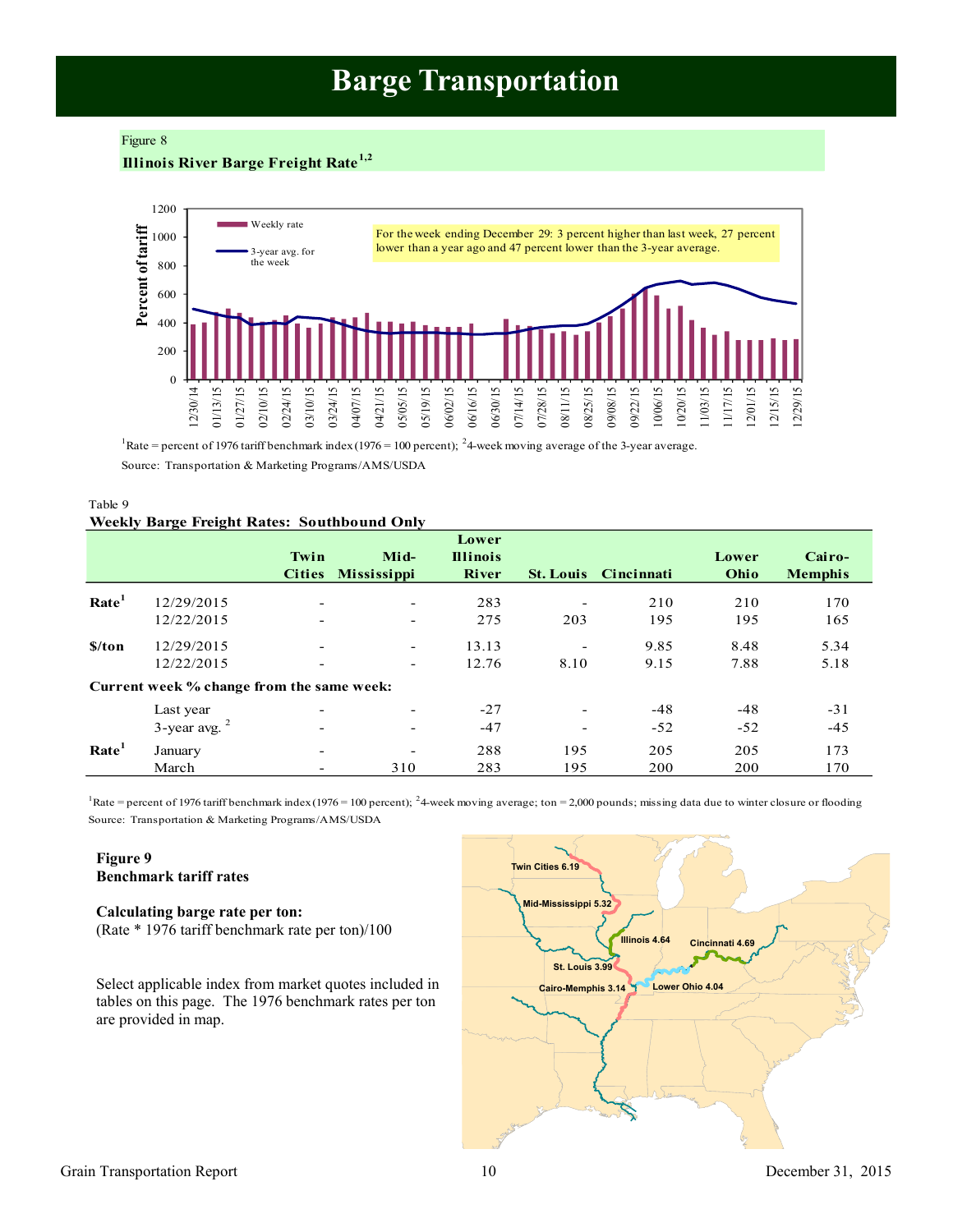

## <span id="page-10-0"></span>Figure 10 **Barge Movements on the Mississippi River<sup>1</sup> (Locks 27 - Granite City, IL)**

 $<sup>1</sup>$  The 3-year average is a 4-week moving average.</sup>

Source: U.S. Army Corps of Engineers

#### Table 10

## **Barge Grain Movements (1,000 tons)**

| ᇢ<br>For the week ending 12/26/2015 | Corn     | Wheat          | <b>Soybeans</b> | Other          | <b>Total</b> |
|-------------------------------------|----------|----------------|-----------------|----------------|--------------|
| Mississippi River                   |          |                |                 |                |              |
| Rock Island, IL (L15)               | $\theta$ | $\mathbf{0}$   | $\mathbf{0}$    | $\theta$       | $\theta$     |
| Winfield, MO (L25)                  | 43       | $\mathbf{0}$   | 21              | $\Omega$       | 64           |
| Alton, IL $(L26)$                   | 266      | 23             | 216             | $\theta$       | 506          |
| Granite City, IL (L27)              | 266      | 18             | 202             | $\mathbf{0}$   | 487          |
| <b>Illinois River (L8)</b>          | 191      | 20             | 155             | $\theta$       | 367          |
| Ohio River (L52)                    | 87       | $\overline{4}$ | 172             | $\overline{2}$ | 264          |
| Arkansas River (L1)                 |          | 8              | 55              | $\theta$       | 65           |
| Weekly total - 2015                 | 355      | 30             | 429             | 2              | 816          |
| Weekly total - 2014                 | 214      | 13             | 373             | 10             | 610          |
| $2015$ YTD <sup>1</sup>             | 19,616   | 1,808          | 13,241          | 356            | 35,020       |
| 2014 YTD                            | 20,540   | 2,160          | 11,521          | 258            | 34,480       |
| 2015 as % of 2014 YTD               | 95       | 84             | 115             | 138            | 102          |
| Last 4 weeks as % of $2014^2$       | 92       | 142            | 108             | 75             | 101          |
| Total 2014                          | 20,693   | 2,181          | 11,813          | 258            | 34,946       |

1 Weekly total, YTD (year-to-date) and calendar year total includes Miss/27, Ohio/52, and Ark/1; "Other" refers to oats, barley, sorghum, and rye.

<sup>2</sup> As a percent of same period in 2014.

Note: Total may not add exactly, due to rounding

Source: U.S. Army Corps of Engineers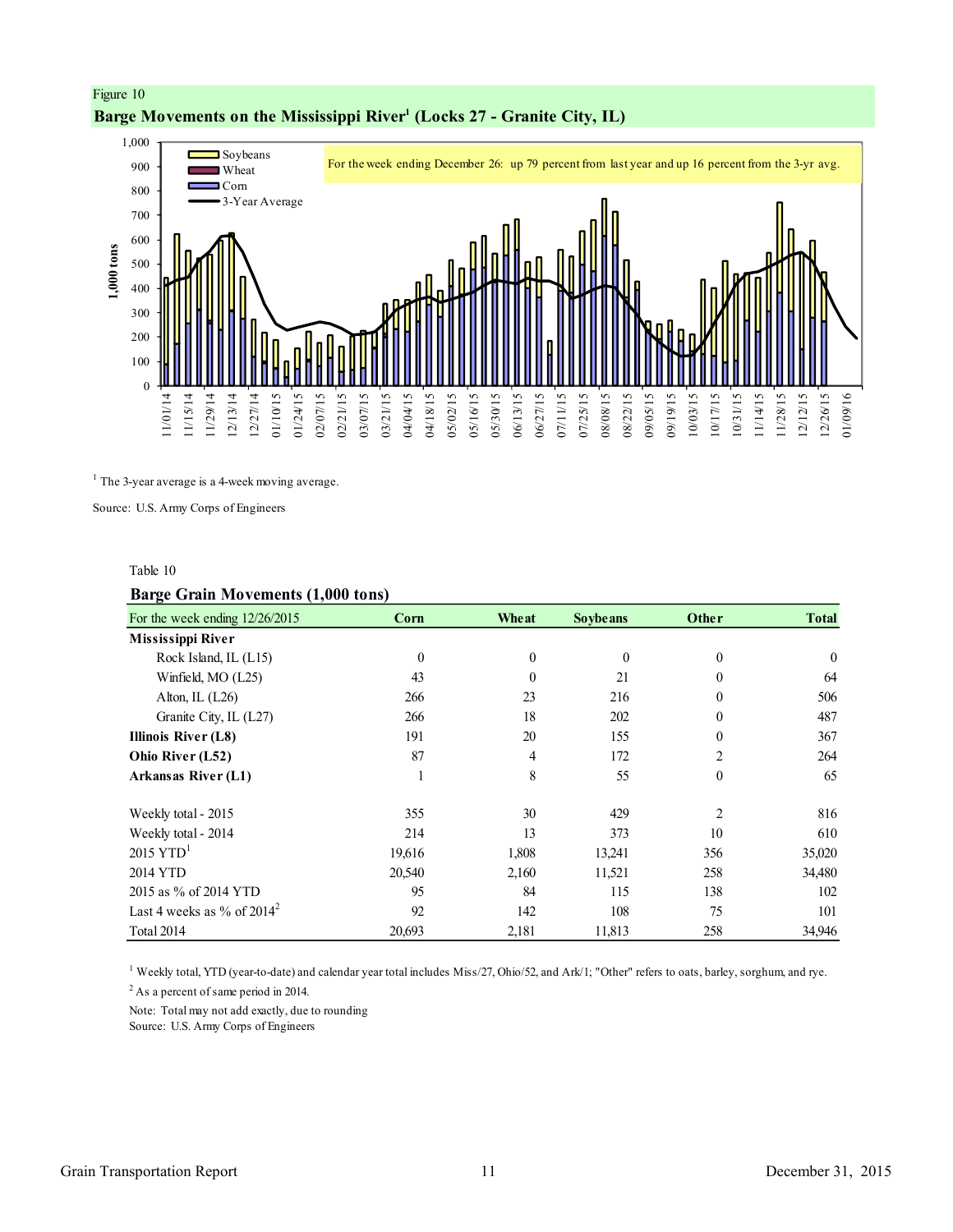#### <span id="page-11-0"></span>Figure 11





Source: U.S. Army Corps of Engineers



Figure 12 **Grain Barges for Export in New Orleans Region**

Source: U.S. Army Corps of Engineers and GIPSA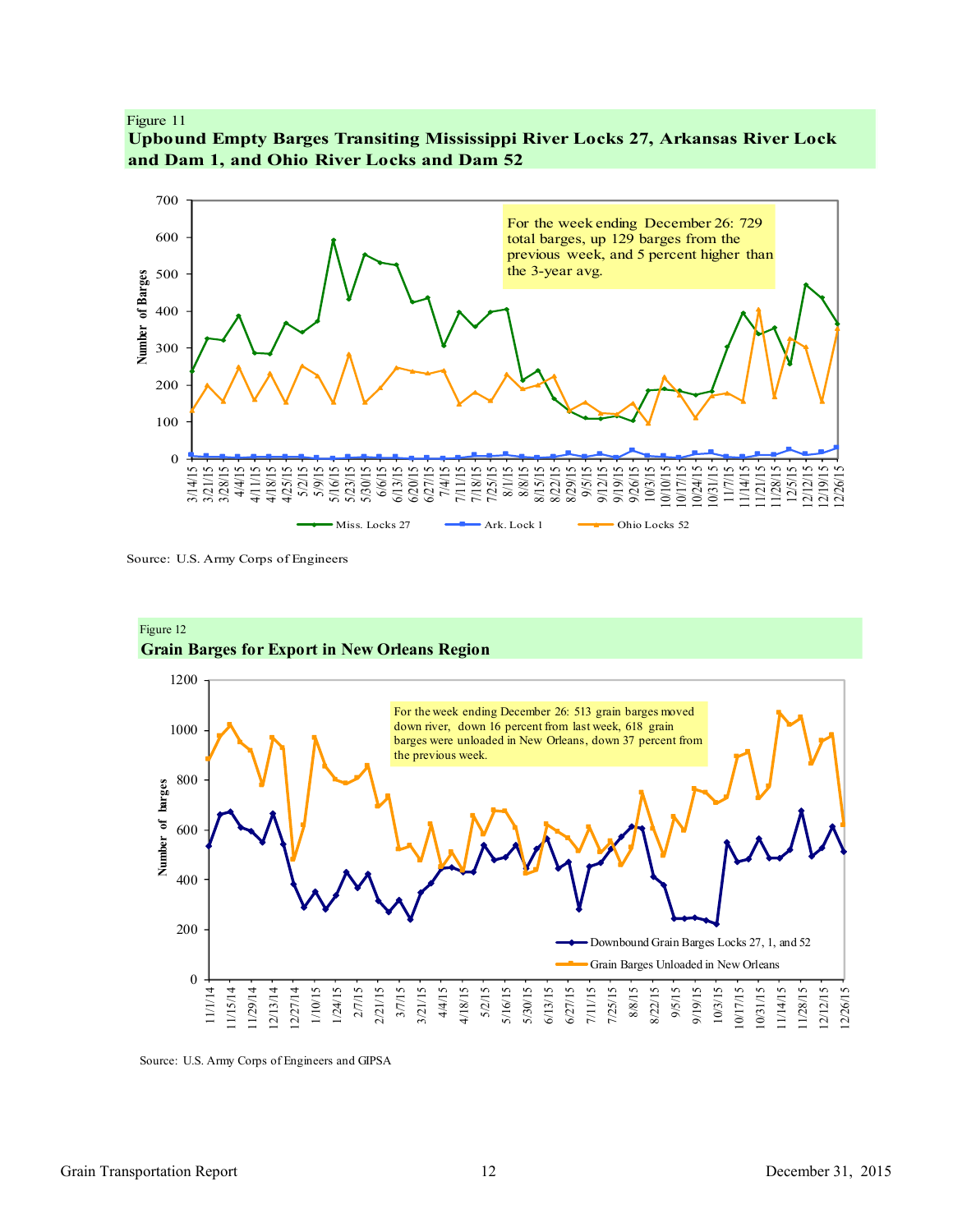<span id="page-12-1"></span><span id="page-12-0"></span>The **weekly diesel price** provides a proxy for trends in U.S. truck rates as diesel fuel is a significant expense for truck grain movements.

### Table 11

|              |                            |       | <b>Change from</b> |          |
|--------------|----------------------------|-------|--------------------|----------|
| Region       | Location                   | Price | Week ago           | Year ago |
| I            | East Coast                 | 2.279 | $-0.039$           | $-0.978$ |
|              | New England                | 2.365 | $-0.032$           | $-1.000$ |
|              | Central Atlantic           | 2.412 | $-0.026$           | $-0.938$ |
|              | Lower Atlantic             | 2.161 | $-0.049$           | $-1.000$ |
| $\mathbf{I}$ | Midwest <sup>2</sup>       | 2.163 | $-0.064$           | $-1.043$ |
| Ш            | Gulf $\text{Coast}^3$      | 2.140 | $-0.041$           | $-0.981$ |
| IV           | Rocky Mountain             | 2.227 | $-0.077$           | $-1.012$ |
| V            | <b>West Coast</b>          | 2.467 | $-0.038$           | $-0.802$ |
|              | West Coast less California | 2.292 | $-0.081$           | $-0.863$ |
|              | California                 | 2.609 | $-0.002$           | $-0.755$ |
| Total        | U.S.                       | 2.235 | $-0.049$           | $-0.978$ |

<sup>1</sup>Diesel fuel prices include all taxes. Prices represent an average of all types of diesel fuel.

 $2^2$ Same as North Central  $3^3$ Same as South Central

Source: Energy Information Administration/U.S. Department of Energy (www.eia.doe.gov)

## Figure 13 **Weekly Diesel Fuel Prices, U.S. Average**



Source: Retail On-Highway Diesel Prices, Energy Information Administration, Dept. of Energy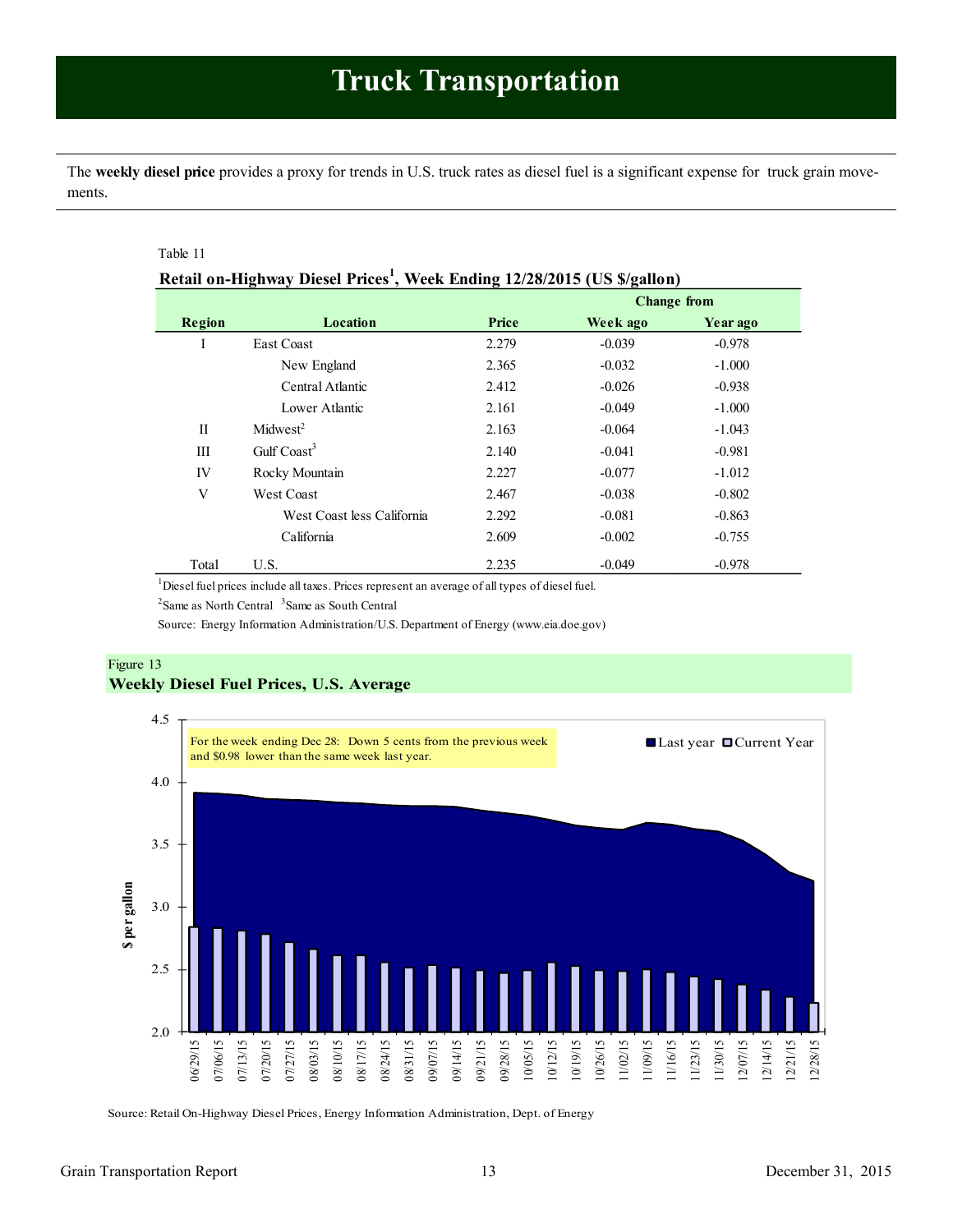## **Grain Exports**

#### <span id="page-13-1"></span><span id="page-13-0"></span>Table 12

### **U.S. Export Balances and Cumulative Exports (1,000 metric tons)**

|                                                | Wheat      |            |            |            |            | Corn      | <b>Soybeans</b> | <b>Total</b> |         |
|------------------------------------------------|------------|------------|------------|------------|------------|-----------|-----------------|--------------|---------|
| For the week ending                            | <b>HRW</b> | <b>SRW</b> | <b>HRS</b> | <b>SWW</b> | <b>DUR</b> | All wheat |                 |              |         |
| <b>Export Balances</b>                         |            |            |            |            |            |           |                 |              |         |
| 12/17/2015                                     | 1.344      | 592        | 1,471      | 1,008      | 69         | 4,483     | 11,008          | 12,978       | 28,469  |
| This week year ago                             | 1,453      | 877        | 1,654      | 908        | 87         | 4,978     | 14,623          | 14,781       | 34,382  |
| Cumulative exports-marketing year <sup>2</sup> |            |            |            |            |            |           |                 |              |         |
| 2015/16 YTD                                    | 3,112      | 2,073      | 3,371      | 1,844      | 512        | 10,912    | 8,487           | 24,156       | 43,555  |
| 2014/15 YTD                                    | 4,097      | 2,220      | 4,179      | 2,226      | 444        | 13,166    | 11,489          | 27,012       | 51,667  |
| YTD 2015/16 as % of 2014/15                    | 76         | 93         | 81         | 83         | 115        | 83        | 74              | 89           | 84      |
| Last 4 wks as % of same period $2014/15$       | 88         | 73         | 90         | 116        | 68         | 91        | 74              | 88           | 83      |
| 2014/15 Total                                  | 7,009      | 3,654      | 7,250      | 3,758      | 665        | 22,336    | 45,205          | 49,614       | 117,155 |
| 2013/14 Total                                  | 11.465     | 7,307      | 6,338      | 4,367      | 486        | 29.963    | 46,868          | 44,478       | 121,309 |

<sup>1</sup> Current unshipped (outstanding) export sales to date

 $2^2$  Shipped export sales to date; new marketing year now in effect for corn and soybeans

Note: YTD = year-to-date. Marketing Year: wheat = 6/01-5/31, corn & soybeans = 9/01-8/31

Source: Foreign Agricultural Service/USDA (www.fas.usda.gov)

### Table 13

## **Top 5 Importers<sup>1</sup> of U.S. Corn**

| For the week ending 12/17/2015      | Commitments <sup>2</sup> |                | % change     | Exports <sup>3</sup> |
|-------------------------------------|--------------------------|----------------|--------------|----------------------|
|                                     | 2015/16                  | 2014/15        | current MY   | 3-year avg           |
|                                     | <b>Current MY</b>        | <b>Last MY</b> | from last MY | 2011-2013            |
|                                     | $-1,000$ mt -            |                |              | $-1,000$ mt -        |
| Japan                               | 2,985                    | 5,393          | (45)         | 10,079               |
| Mexico                              | 7,649                    | 6,329          | 21           | 8,145                |
| Korea                               | 457                      | 921            | (50)         | 2,965                |
| Colombia                            | 1,802                    | 2,007          | (10)         | 3,461                |
| Taiwan                              | 357                      | 486            | (27)         | 1,238                |
| <b>Top 5 Importers</b>              | 13,251                   | 15,137         | (12)         | 25,887               |
| <b>Total US corn export sales</b>   | 19,494                   | 26,059         | (25)         | 34,445               |
| % of Projected                      | 44%                      | 55%            |              |                      |
| Change from prior week              | 804                      | 1,653          |              |                      |
| Top 5 importers' share of U.S.      |                          |                |              |                      |
| corn export sales                   | 68%                      | 58%            |              | 75%                  |
| <b>USDA</b> forecast, December 2015 | 44,529                   | 47,430         | (6)          |                      |
| <b>Corn Use for Ethanol USDA</b>    |                          |                |              |                      |
| forecast, December 2015             | 132,080                  | 132,309        | (0)          |                      |

(n) indicates negative number.

<sup>1</sup>Based on FAS Marketing Year Ranking Reports - www.fas.usda.gov; Marketing year (MY) = Sep 1 - Aug 31.

<sup>2</sup>Cumulative Exports (shipped) + Outstanding Sales (unshipped), FAS Weekly Export Sales Report, or Export Sales Query- http://www.fas.usda.gov/esrquery/

3 FAS Marketing Year Ranking Reports - http://apps.fas.usda.gov/export-sales/myrkaug.htm; 3-yr average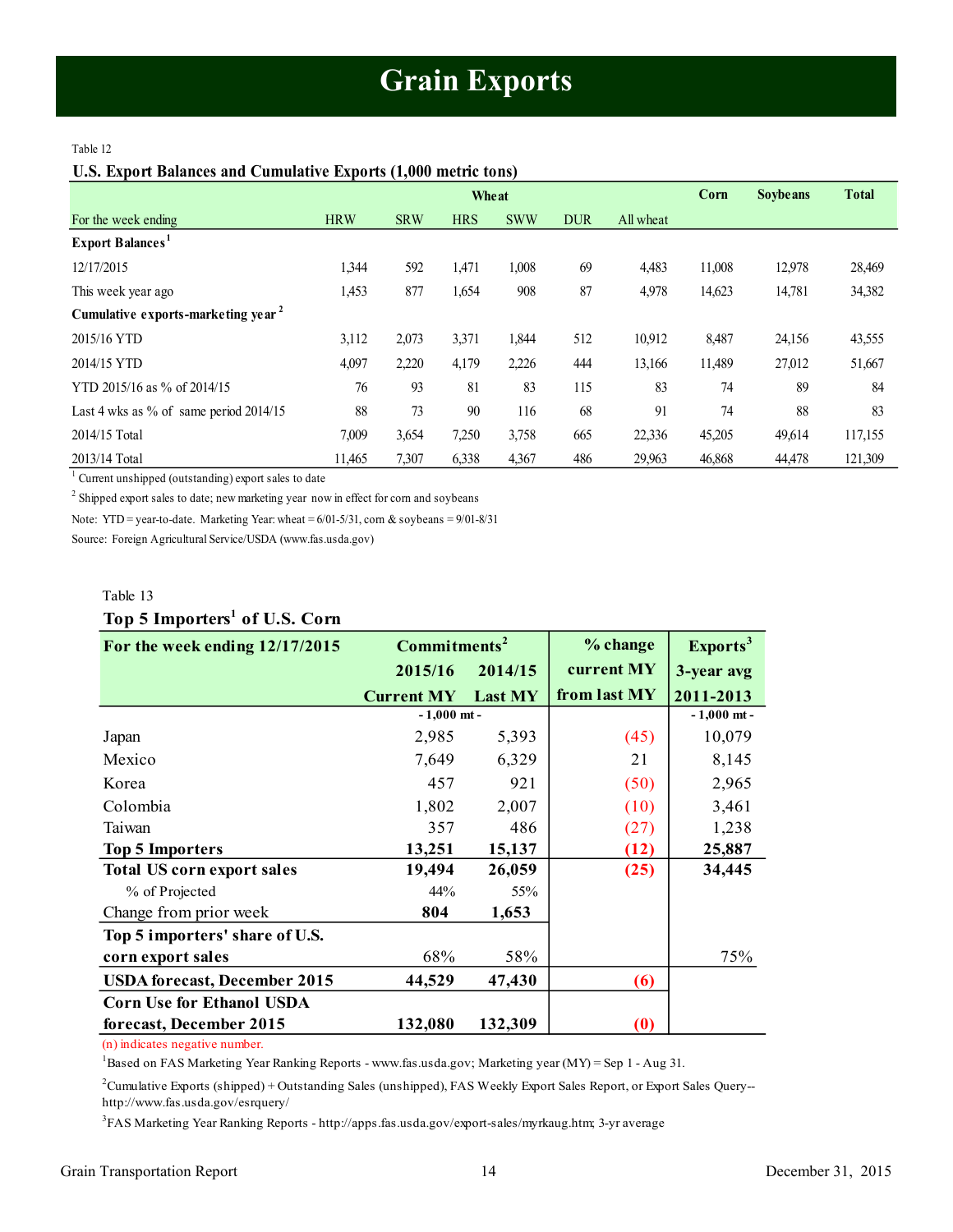### <span id="page-14-0"></span>Table 14

## **Top 5 Importers<sup>1</sup> of U.S. Soybeans**

| For the week ending 12/17/2015       |                   | <b>Total Commitments<sup>2</sup></b> | % change     | Exports <sup>3</sup> |
|--------------------------------------|-------------------|--------------------------------------|--------------|----------------------|
|                                      | 2015/16           | 2014/15                              | current MY   | 3-yr avg.            |
|                                      | <b>Current MY</b> | <b>Last MY</b>                       | from last MY | 2011-13              |
|                                      | $-1,000$ mt -     |                                      |              | $-1,000$ mt -        |
| China                                | 22,188            | 26,154                               | (15)         | 24,211               |
| Mexico                               | 1,805             | 1,966                                | (8)          | 2,971                |
| Indonesia                            | 584               | 997                                  | (41)         | 1,895                |
| Japan                                | 1,221             | 1,147                                | 6            | 1,750                |
| Taiwan                               | 695               | 1,043                                | (33)         | 1,055                |
| Top 5 importers                      | 26,493            | 31,307                               | (15)         | 31,882               |
| <b>Total US soybean export sales</b> | 37,135            | 41,668                               | (11)         | 39,169               |
| % of Projected                       | 79%               | 83%                                  |              |                      |
| Change from prior week               | 1,984             | 579                                  |              |                      |
| Top 5 importers' share of U.S.       |                   |                                      |              |                      |
| soybean export sales                 | 71%               | 75%                                  |              | 81%                  |
| <b>USDA</b> forecast, December 2015  | 46,730            | 50,218                               | (7)          |                      |

(n) indicates negative number.

<sup>1</sup>Based on FAS Marketing Year Ranking Reports - www.fas.usda.gov; Marketing year (MY) = Sep 1 - Aug 31.

 $2$ Cumulative Exports (shipped) + Outstanding Sales (unshipped), FAS Weekly Export Sales Report, or Export Sales Query-http://www.fas.usda.gov/esrquery/

<sup>3</sup> FAS Marketing Year Final Reports - www.fas.usda.gov/export-sales/myfi\_rpt.htm. (Carryover plus Accumulated Exports)

## Table 15

## **Top 10 Importers<sup>1</sup> of All U.S. Wheat**

| For the week ending 12/17/2015      | <b>Total Commitments<sup>2</sup></b> |                | % change          | Exports <sup>3</sup> |
|-------------------------------------|--------------------------------------|----------------|-------------------|----------------------|
|                                     | 2015/16                              | 2014/15        | current MY        | $3 - yr$ avg         |
|                                     | <b>Current MY</b>                    | <b>Last MY</b> | from last MY      | 2012-2014            |
|                                     |                                      | $-1,000$ mt -  |                   | $-1,000$ mt -        |
| Japan                               | 1,649                                | 2,431          | (32)              | 3,113                |
| Mexico                              | 1,601                                | 2,063          | (22)              | 2,807                |
| Nigeria                             | 1,303                                | 1,765          | (26)              | 2,512                |
| Philippines                         | 1,536                                | 1,522          | 1                 | 2,105                |
| <b>Brazil</b>                       | 359                                  | 1,458          | (75)              | 2,091                |
| Korea                               | 960                                  | 1,098          | (13)              | 1,273                |
| Taiwan                              | 787                                  | 713            | 10                | 1,007                |
| Indonesia                           | 194                                  | 399            | (51)              | 751                  |
| Colombia                            | 498                                  | 492            |                   | 662                  |
| Thailand                            | 382                                  | 302            |                   | 618                  |
| Top 10 importers                    | 8,887                                | 11,942         | (26)              | 16,939               |
| <b>Total US wheat export sales</b>  | 15,395                               | 18,145         | (15)              | 26,361               |
| % of Projected                      | 71%                                  | 78%            |                   |                      |
| Change from prior week              | 370                                  | 293            |                   |                      |
| Top 10 importers' share of U.S.     |                                      |                |                   |                      |
| wheat export sales                  | 58%                                  | 66%            |                   | 64%                  |
| <b>USDA</b> forecast, December 2015 | 21,798                               | 23,270         | $\left( 6\right)$ |                      |

(n) indicates negative number.

<sup>1</sup> Based on FAS Marketing Year Ranking Reports - www.fas.usda.gov; Marketing year = Jun 1 - May 31.

 $2$  Cumulative Exports (shipped) + Outstanding Sales (unshipped), FAS Weekly Export Sales Report, or Export Sales Query-http://www.fas.usda.gov/esrquery/

<sup>3</sup> FAS Marketing Year Final Reports - www.fas.usda.gov/export-sales/myfi\_rpt.htm.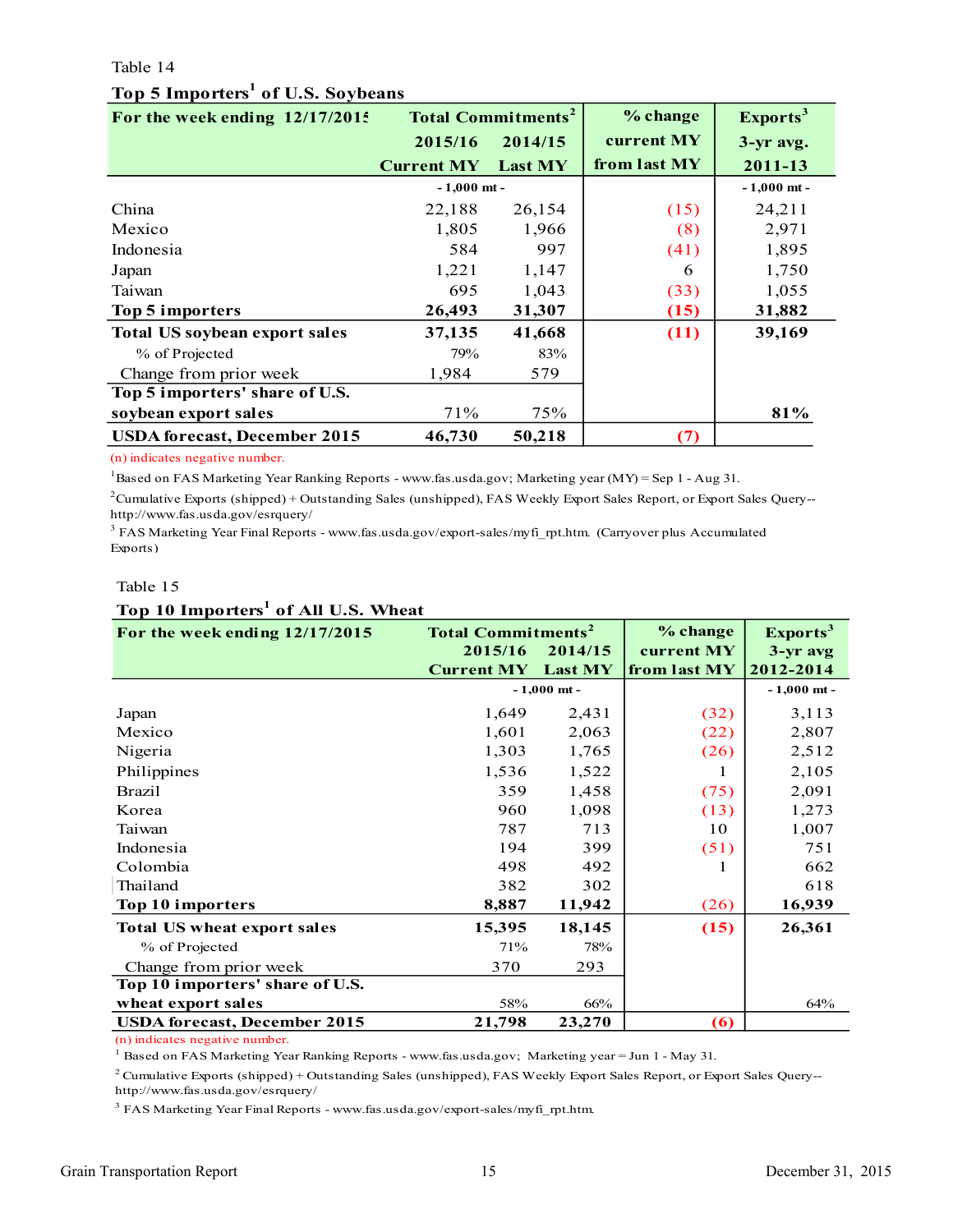## <span id="page-15-0"></span>Table 16

**Grain Inspections for Export by U.S. Port Region (1,000 metric tons)**

| Port                               | For the Week Ending | <b>Previous</b>   | <b>Current Week</b> |                         |                         | 2015 YTD as                  |                  | Last 4-weeks as % of | Total <sup>1</sup> |
|------------------------------------|---------------------|-------------------|---------------------|-------------------------|-------------------------|------------------------------|------------------|----------------------|--------------------|
| regions                            | 12/24/15            | Week <sup>1</sup> | as % of Previous    | $2015$ YTD <sup>1</sup> | $2014$ YTD <sup>1</sup> | % of 2014 YTD                | 2014             | 3-yr. avg.           | 2014               |
| <b>Pacific Northwest</b>           |                     |                   |                     |                         |                         |                              |                  |                      |                    |
| Wheat                              | 258                 | 310               | 83                  | 10,627                  | 12,127                  | $88\,$                       | 99               | 94                   | 12,436             |
| Corn                               | $\boldsymbol{0}$    | 22                | $\boldsymbol{0}$    | 7,232                   | 7,665                   | 94                           | 85               | 36                   | 7,781              |
| Soybeans                           | 409                 | 501               | 82                  | 11,391                  | 11,900                  | 96                           | $70\,$           | 115                  | 12,887             |
| <b>Total</b>                       | 667                 | 834               | 80                  | 29,250                  | 31,693                  | 92                           | 78               | 96                   | 33,104             |
| Mississippi Gulf                   |                     |                   |                     |                         |                         |                              |                  |                      |                    |
| Wheat                              | 23                  | 87                | $26\,$              | 4,487                   | 4,380                   | 102                          | 234              | 143                  | 4,495              |
| Corn                               | 418                 | 536               | $78\,$              | 26,435                  | 30,097                  | $88\,$                       | 81               | 108                  | 30,912             |
| Soybeans                           | 843                 | 832               | 101                 | 28,457                  | 27,697                  | 103                          | $78\,$           | 104                  | 29,087             |
| <b>Total</b>                       | 1,284               | 1,455             | 88                  | 59,379                  | 62,173                  | 96                           | 82               | 107                  | 64,495             |
| <b>Texas Gulf</b>                  |                     |                   |                     |                         |                         |                              |                  |                      |                    |
| Wheat                              | $\boldsymbol{0}$    | 64                | $\boldsymbol{0}$    | 3,646                   | 5,985                   | 61                           | 120              | 75                   | 6,120              |
| Corn                               | $\boldsymbol{0}$    | $\boldsymbol{0}$  | n/a                 | 656                     | 580                     | 113                          | 45               | 76                   | 580                |
| Soybeans                           | 35                  | $\boldsymbol{0}$  | n/a                 | 800                     | 819                     | 98                           | 86               | 82                   | 949                |
| <b>Total</b>                       | 35                  | 64                | 54                  | 5,101                   | 7,385                   | 69                           | 98               | 77                   | 7,649              |
| <b>Interior</b>                    |                     |                   |                     |                         |                         |                              |                  |                      |                    |
| Wheat                              | 31                  | 24                | 127                 | 1,378                   | 1,366                   | $101$                        | 87               | 130                  | 1,400              |
| Corn                               | 142                 | 147               | 96                  | 6,115                   | 5,485                   | $111$                        | 109              | 156                  | 5,677              |
| Soybeans                           | 56                  | 47                | 119                 | 3,567                   | 4,144                   | 86                           | 89               | 60                   | 4,312              |
| <b>Total</b>                       | 229                 | 219               | 105                 | 11,061                  | 10,996                  | 101                          | 108              | 127                  | 11,389             |
| <b>Great Lakes</b>                 |                     |                   |                     |                         |                         |                              |                  |                      |                    |
| Wheat                              | 10                  | 22                | 44                  | 993                     | 935                     | 106                          | 34               | 56                   | 935                |
| Corn                               | $\boldsymbol{0}$    | $\boldsymbol{0}$  | n/a                 | 491                     | 288                     | 170                          | $\boldsymbol{0}$ | $\boldsymbol{0}$     | 288                |
| Soybeans                           | 22                  | $\boldsymbol{0}$  | n/a                 | 684                     | 920                     | $74\,$                       | 29               | 47                   | 988                |
| <b>Total</b>                       | $\overline{32}$     | 22                | 145                 | 2,168                   | 2,144                   | 101                          | 30               | 50                   | 2,211              |
| <b>Atlantic</b>                    |                     |                   |                     |                         |                         |                              |                  |                      |                    |
| Wheat                              | $\boldsymbol{0}$    | $\mathbf{1}$      | $\boldsymbol{0}$    | 462                     | 552                     | 84                           | 4,586            | 5,606                | 553                |
| Corn                               | $\boldsymbol{0}$    | $\boldsymbol{0}$  | n/a                 | 277                     | 815                     | 34                           | 150              | $18\,$               | 816                |
| Soybeans                           | 112                 | 98                | 115                 | 1,946                   | 1,973                   | 99                           | $\rm 80$         | 86                   | 2,119              |
| <b>Total</b>                       | $\frac{1}{112}$     | 99                | 114                 | 2,684                   | 3,340                   | $\overline{\boldsymbol{80}}$ | 87               | $\overline{92}$      | 3,487              |
| U.S. total from ports <sup>2</sup> |                     |                   |                     |                         |                         |                              |                  |                      |                    |
| Wheat                              | 322                 | 509               | 63                  | 21,593                  | 25,345                  | 85                           | 109              | 97                   | 25,939             |
| Corn                               | 561                 | 705               | 79                  | 41,206                  | 44,930                  | 92                           | 89               | 101                  | 46,054             |
| Soybeans                           | 1,476               | 1,479             | 100                 | 46,843                  | 47,455                  | 99                           | 72               | 101                  | 50,342             |
| <b>Total</b>                       | 2,358               | 2,693             | 88                  | 109,642                 | 117,730                 | 93                           | 80               | 100                  | 122,335            |

<sup>1</sup> Data includes revisions from prior weeks; some regional totals may not add exactly due to rounding.

Source: Grain Inspection, Packers and Stockyards Administration/USDA (www.gipsa.usda.gov); YTD= year-to-date; n/a = not applicable

The United States exports approximately one-quarter of the grain it produces. On average, this includes nearly 45 percent of U.S.-grown wheat, 35 percent of U.S.-grown soybeans, and 20 percent of the U.S.-grown corn. Approximately 59 percent of the U.S. export grain shipments departed through the U.S. Gulf region in 2014.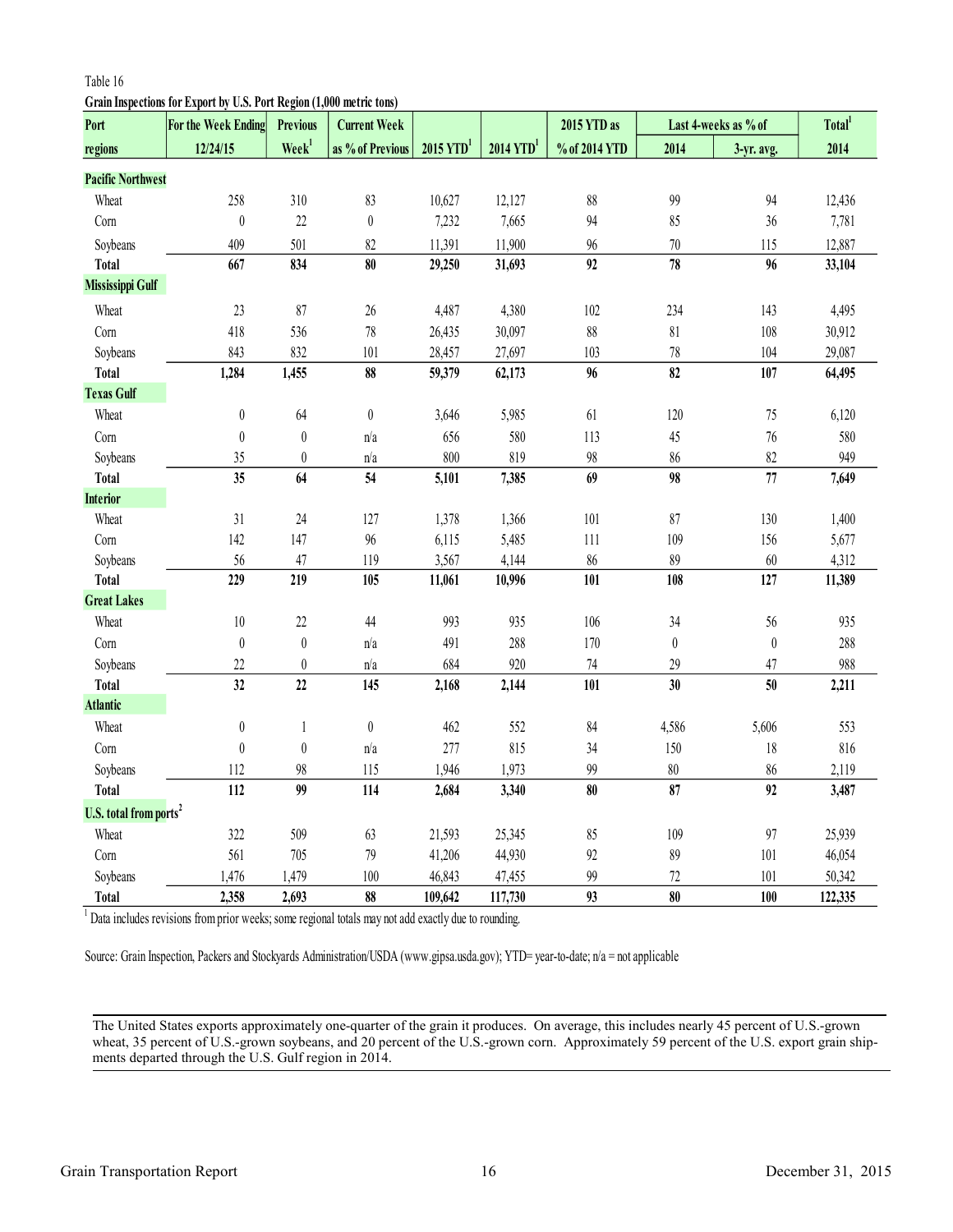



Source: Grain Inspection, Packers and Stockyards Administration/USDA (www.gipsa.usda.gov)

Note: 3-year average consists of 4-week running average



Source: Grain Inspection, Packers and Stockyards Administration/USDA (www.gipsa.usda.gov); \*mbu, this week.

| <b>December 24:</b> % change from: | MS Gulf | <b>TX Gulf</b> | U.S. Gulf        | <b>PNW</b>      |
|------------------------------------|---------|----------------|------------------|-----------------|
| Last week                          | down 12 | down 46        | down 13          | $down$ 20       |
| Last year (same week)              | up10    | $down$ 78      | unchanged down 5 |                 |
| $3$ -yr avg. $(4$ -wk mov. avg.)   | down 4  | $down$ 77      | $down$ 11        | up <sub>3</sub> |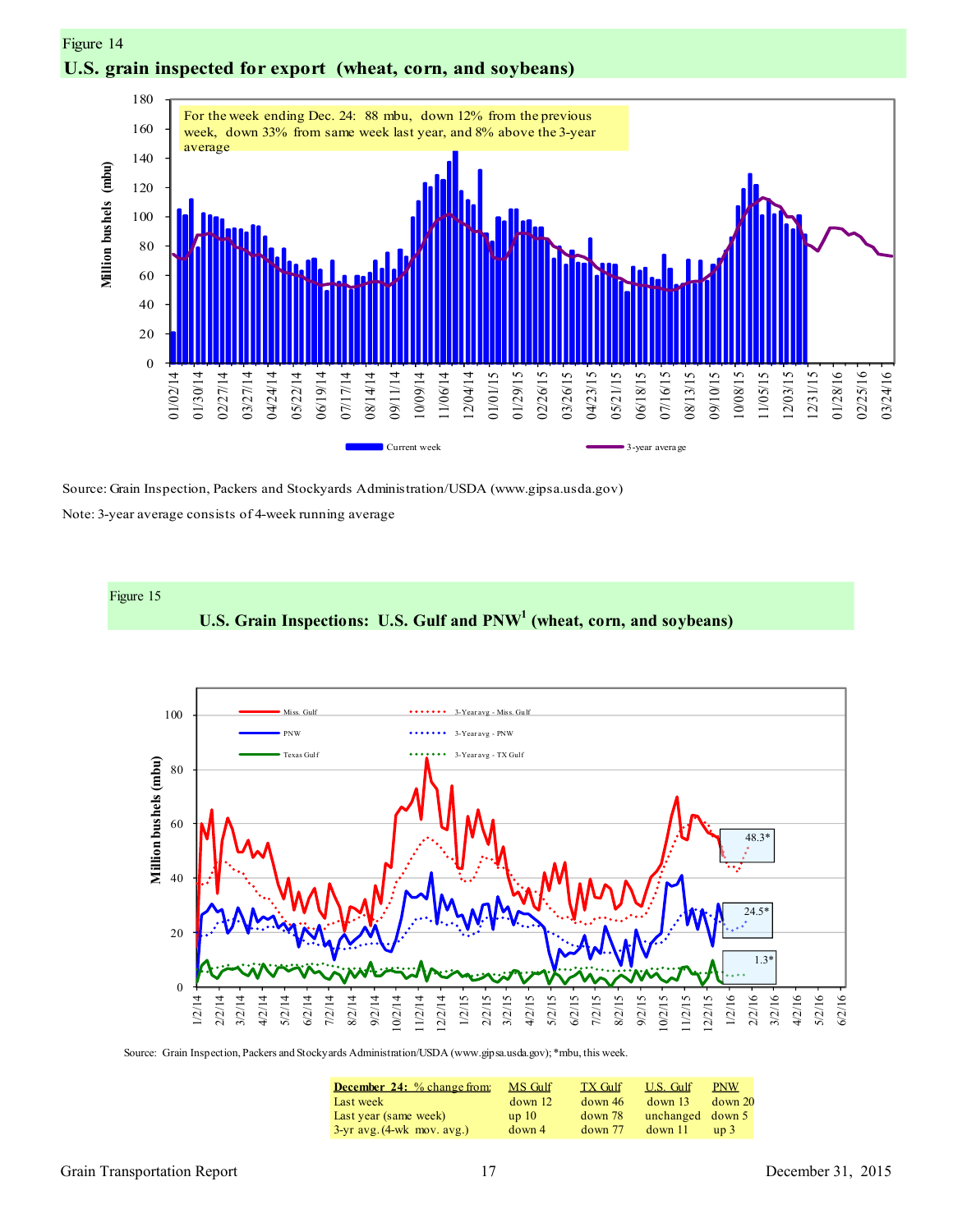## <span id="page-17-1"></span><span id="page-17-0"></span>Table 17

|  |  | Weekly Port Region Grain Ocean Vessel Activity (number of vessels) |
|--|--|--------------------------------------------------------------------|
|  |  |                                                                    |
|  |  |                                                                    |
|  |  |                                                                    |

|            |         |        |            | Pacific          | <b>Vancouver</b> |
|------------|---------|--------|------------|------------------|------------------|
|            |         | Gulf   |            | <b>Northwest</b> | <b>B.C.</b>      |
|            |         | Loaded | Due next   |                  |                  |
| Date       | In port | 7-days | $10$ -days | In port          | In port          |
| 12/24/2015 | 48      | 40     | 51         | 17               | n/a              |
| 12/17/2015 | 39      | 43     | 59         | 13               | n/a              |
| 2014 range | (1888)  | (2452) | (27.97)    | (626)            | n/a              |
| 2014 avg.  | 47      | 39     | 60         | 15               | n/a              |

Source: Transportation & Marketing Programs/AMS/USDA





Source:Transportation & Marketing Programs/AMS/USDA <sup>1</sup>U.S. Gulf includes Mississippi, Texas, and East Gulf.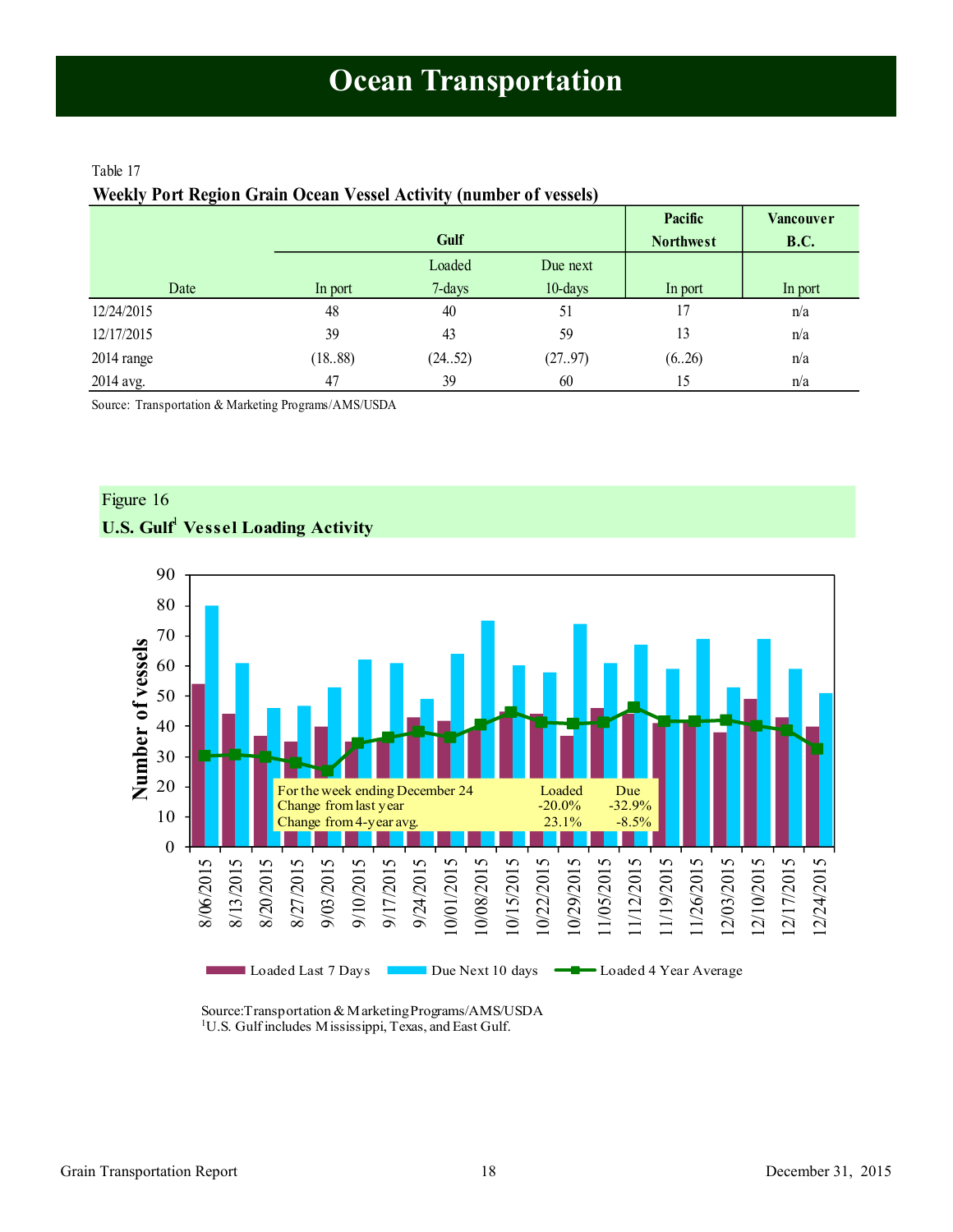Figure 17

## **Grain Vessel Rates, U.S. to Japan**



Data Source: O'Neil Commodity Consulting

#### Table 18

#### **Ocean Freight Rates For Selected Shipments, Week Ending 12/26/2015**

| <b>Export</b> | Import                | Grain       | Loading         | <b>Volume loads</b> | <b>Freight rate</b> |
|---------------|-----------------------|-------------|-----------------|---------------------|---------------------|
| region        | region                | types       | date            | (metric tons)       | (US\$/metric ton)   |
| U.S. Gulf     | China                 | Heavy Grain | Jan 10/20       | 60,000              | 21.50               |
| U.S. Gulf     | China                 | Heavy Grain | Dec 15/25       | 60,000              | 24.25               |
| U.S. Gulf     | China                 | Heavy Grain | Dec 15/25       | 66,000              | 23.00               |
| U.S. Gulf     | China                 | Heavy Grain | Dec 15/24       | 60,000              | 24.50               |
| U.S. Gulf     | Tanzania <sup>1</sup> | Wheat       | Nov $24/Dec$ 3  | 12,000              | 148.97              |
| U.S. Gulf     | Honduras              | Corn        | Nov $5/15$      | 6,700               | 44.00               |
| U.S. Gulf     | Japan                 | Grain       | Dec $1/20$      | 55,000              | 29.50               |
| U.S. Gulf     | Turkey                | Soybeans    | Dec 21/25       | 30,000              | 16.50               |
| <b>PNW</b>    | Bangladesh            | Wheat       | Dec $7/16$      | 20,040              | 33.93               |
| Brazil        | Egypt Mediterranean   | Heavy Grain | Nov $24/Dec$ 10 | 60,000              | 10.50               |
| Brazil        | Japan                 | Grain       | Dec 16/31       | 60,000              | 19.75               |
| Brazil        | Vietnam               | Grain       | Dec $1/Jan 7$   | 60,000              | 15.75               |
| EC S America  | China                 | Heavy Grain | Feb/Mar 16      | 60,000              | 18.50               |
| France        | Indonesia             | Wheat       | Dec 11/15       | 50,000              | 20.50               |

Rates shown are for metric ton (2,204.62 lbs. = 1 metric ton), F.O.B., except where otherwise indicates; op = option

<sup>1</sup>50 percent of food aid from the United States is required to be shipped on U.S.-flag vessels.

Source: Maritime Research Inc. (www.maritime-research.com)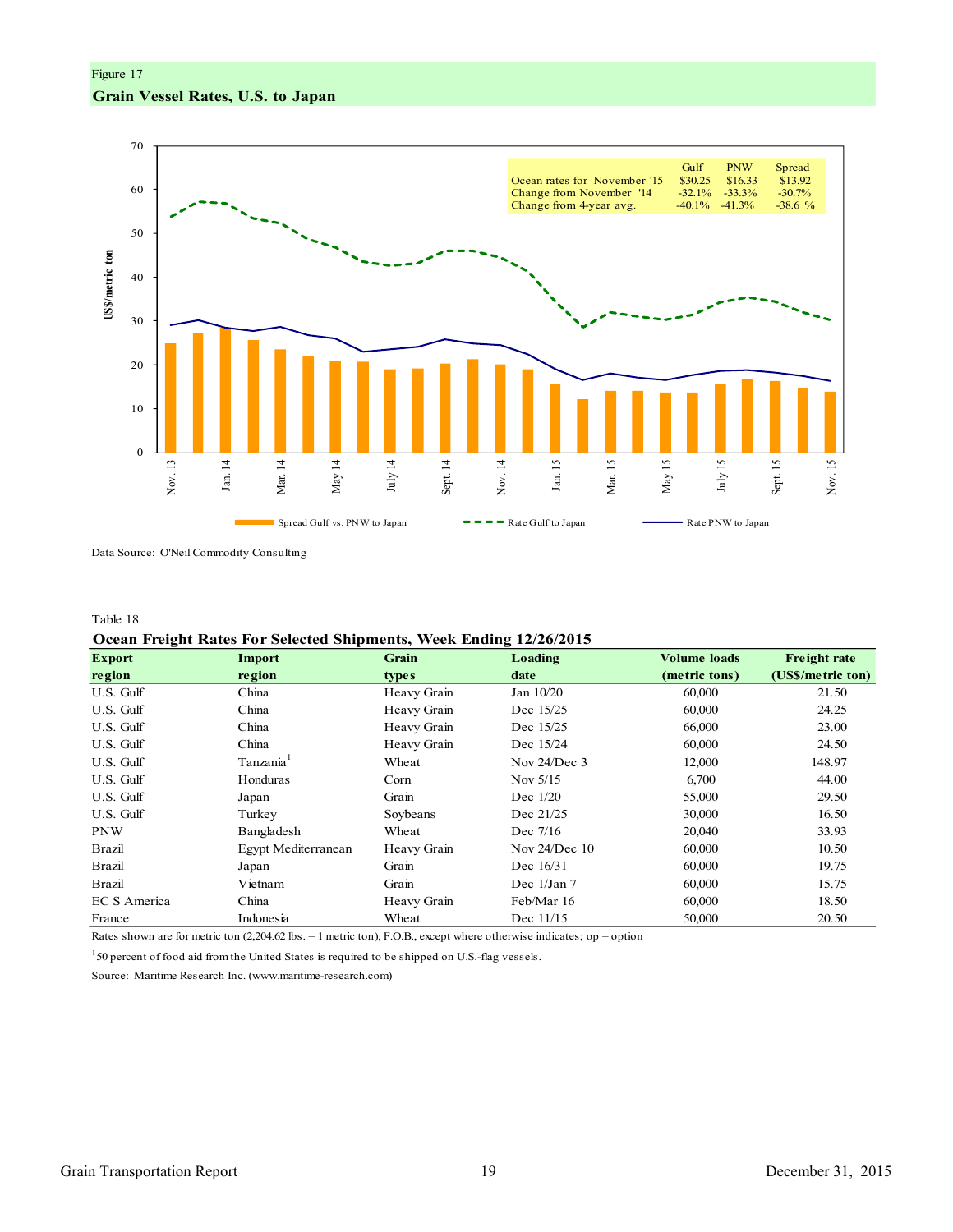In 2014, containers were used to transport 7 percent of total U.S. waterborne grain exports. Approximately 63 percent of U.S. waterborne grain exports in 2014 went to Asia, of which 11 percent were moved in containers. Approximately 95 percent of U.S. waterborne containerized grain exports were destined for Asia.



Source: USDA/Agricultural Marketing Service/Transportation Services Division analysis of Port Import Export Reporting Service (PIERS) data

Note: The following Harmonized Tariff Codes are used to calculate containerized grains movements: 100190, 100200, 100300, 100400, 100590, 100700, 110100, 230310, 110220, 110290, 120100, 230210, 230990, 230330, and 120810.



## Figure 19 **Monthly Shipments of Containerized Grain to Asia**

Source: USDA/Agricultural Marketing Service/Transportation Services Division analysis of Port Import Export Reporting Service (PIERS) data.

Note: The following Harmonized Tariff Codes are used to calculate containerized grains movements: 100190, 100200, 100300, 100400, 100590, 100700, 110100, 230310, 110220, 110290, 120100, 230210, 230990, 230330, and 120810.